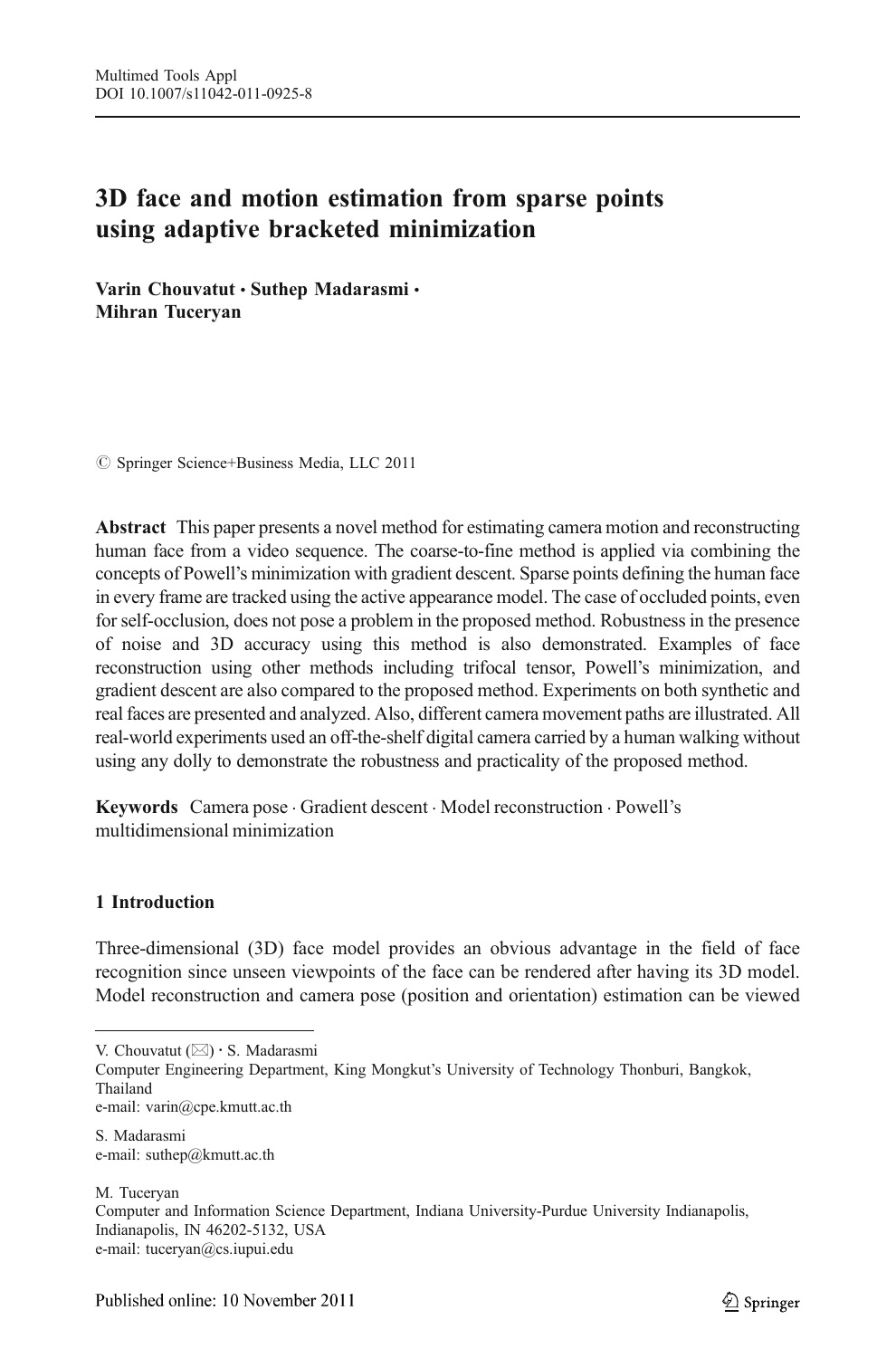as two problems: 1) 3D model reconstruction and 2) estimation of camera pose. Camera pose is often estimated [\[13,](#page-19-0) [15,](#page-19-0) [21](#page-19-0)] by placing artificial markers with known 3D-positions in the scene. Unfortunately, placing markers on a human face is impractical while measuring the relative 3D-position of markers cannot be done precisely. Thus, the method proposed here uses natural feature points that appear on the face without requiring prior knowledge of 3D-positions. The feature points are tracked using the Active-Appearance Model (AAM) [[7](#page-19-0)].

Auto-calibration [[10](#page-19-0)] is a commonly used approach to computing structure from motion using points without known 3D-positions. Here, the fundamental matrix is used when given only two frames [\[10\]](#page-19-0); the trifocal tensor given three [\[1\]](#page-19-0); the quadrifocal tensor given four [[11](#page-19-0)]; and the factorization approach given multiple frames [\[14\]](#page-19-0). Metric reconstruction must be achieved in order to recover the structure of the target object. To obtain metric reconstruction, projective reconstruction must be solved first, after which the affine reconstruction may also be needed. Metric reconstruction may not be accurate or even fail, if the projective or affine reconstruction provides erroneous results. Furthermore, missing or occluded image-points between the frames must be identified. Due to the complexity from the multiple steps and strategies needed for such correspondence search, the method proposed in this paper achieves 3D-reconstruction where missing points including selfocclusion do not pose a problem.

Gradient descent is known to be a robust optimization approach to many applications including estimating camera motion [\[20\]](#page-19-0), training neural networks [[12](#page-19-0)], and searching for motion of an image point [\[4,](#page-19-0) [17](#page-19-0)]. Generic gradient descent requires calculating the conjugate direction [[4\]](#page-19-0) or the derivative of the cost function to define the direction and size for variable updating. The derivative may suggest a step-size and direction that causes the overall system to jump in the wrong direction with a bad data set propagated in the iterations to follow, making the system take rather long to converge. Thus, our proposed method applies gradient descent without requiring a derivative calculation while the execution time is even shorter.

Multidimensional problems can be solved by Powell's minimization with paraboloid bracketing as in [[18](#page-19-0), [22\]](#page-19-0). The concept of line minimization used in Powell's method is used in this paper. The multidimensional problem with many unknown variables can be viewed as search for the minimum point in the valley of a 3D-paraboloid. When considering a single dimension or line, the deepest point along the line may not lead to the global minimum solution. Thus, instead of walking deep down until the minimization of each dimension is found like in the line minimization approach, the proposed method chooses to climb down the valley with only a small step-size in a limited bracket corresponding to the appropriate line direction, providing much better results as shown in section [4.](#page-14-0)

For face reconstruction, Zheng et al. [\[24\]](#page-19-0) reconstructed 3D-face from stereo images and a reference 3D face model. The reference model was used since the traditional stereo approach based on intensity image could not provide a good result. To find correspondences between the stereo images, non-linear deformations and camera registration need to be solved. Later, Park et al. [\[16\]](#page-19-0) used a single image with an average 3D face model generated from 3D training images. A triangular mesh of the 3Dface is created via Delaunay triangulation, an approach also used in this paper. Reconstructing the 3D-model from a single image would appear to provide a big advantage; however, a basis 3D-model of the target object must first be available. Zheng and Wang [[23](#page-19-0)] used only one frontal image to generate a 3D-face but a database of the detected image feature point depths is required.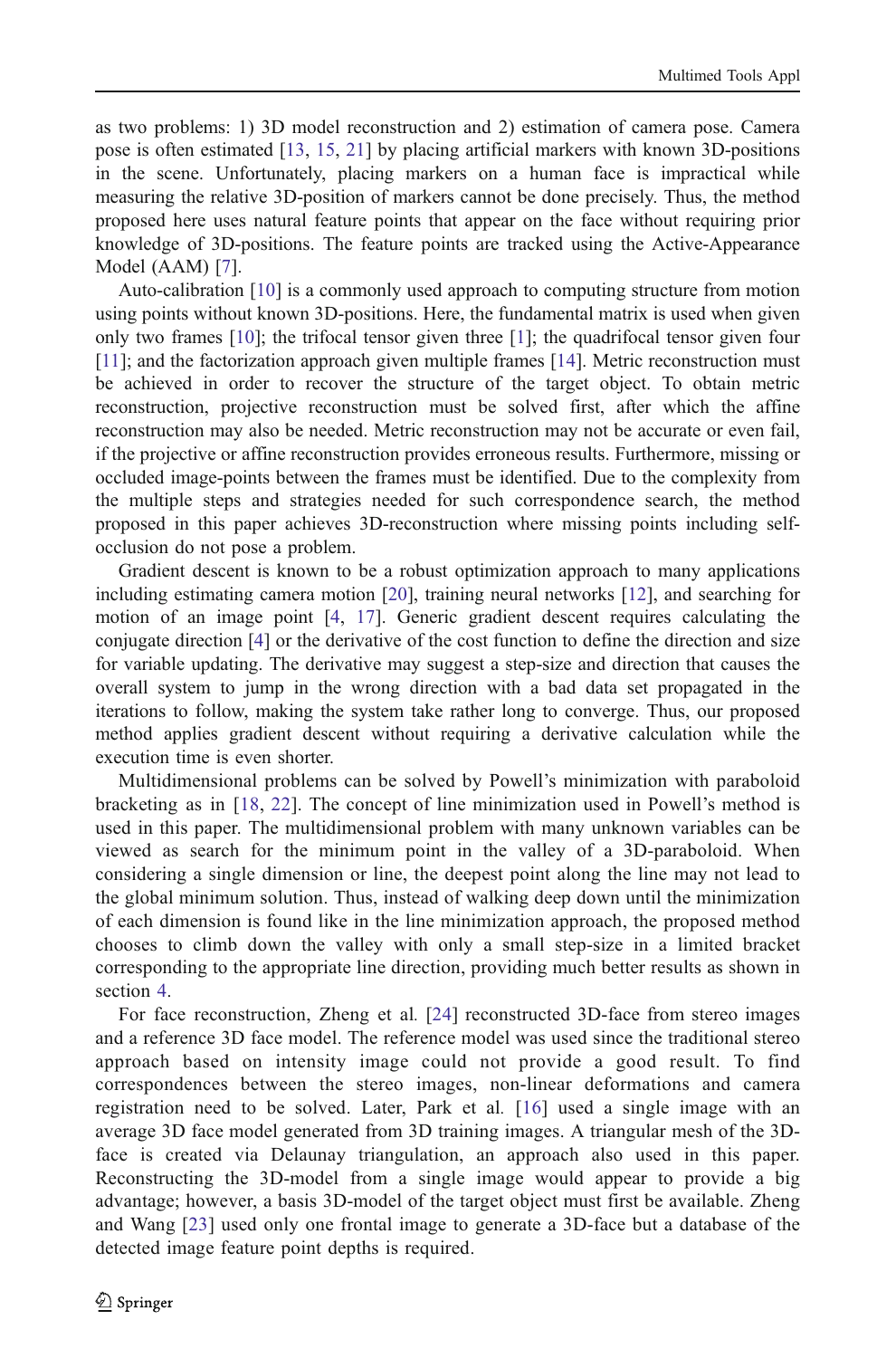<span id="page-2-0"></span>Clearly, using more available information enables a more optimal solution that is more robust to noise and occlusion as shown in sections [3.2](#page-11-0) and [3.3.](#page-12-0) If only a few images were used, self-occlusion and noisy data can pose a problem as demonstrated in section [4](#page-14-0) (comparison to the trifocal tensor [[11\]](#page-19-0)).

#### 2 Methodology

#### 2.1 The proposed method

In this paper, the only input required is a video sequence recording the target object(s) to be reconstructed. The output is a 3D-model of the object, the camera motion, and one focal length. All videos are recorded with the frame rate of 15 frames/s. Videos of synthetic experiments are generated from 3D Studio Max whereas the real-world videos are recorded by an off-the-shelf digital camera carried by a human walking around the object without using any dolly. The 3D reconstruction results composed of 3D-objects and several cones representing camera poses are displayed in the OpenGL environment.

For all real-world experiments, feature points defining the target object seen in video frames are tracked with sub-pixel precision using AAM. Since AAM cannot solve the problem of missing points, a video sequence is separated into two or more parts so that each point is visible in all frames of a part. For example, the first part of the video may show only the left side of a face while the second part shows only the right side. The random sample consensus (RANSAC) [[8,](#page-19-0) [11](#page-19-0)] based on the relationship between the fundamental matrix  $F_{3\times 3}$  and point correspondences  $\mathbf{x}'_i, \mathbf{x}_i$  of point i in 3D space is further used to eliminate outliers as:

$$
\mathbf{x'}_i^T F \mathbf{x}_i = 0. \tag{1}
$$

The RANSAC algorithm can be outlined as:

- 1) Repeat for K samples.
	- a) Select a sample of seven correspondences and compute  $F$  from (1). There will be one or three real solutions.
	- b) Calculate the displacement  $d$  of each correspondence.
	- c) Count the number of inliers where  $d \leq \varepsilon$ , for a given threshold  $\varepsilon$ .
	- d) If there are three solutions, choose the one with the most number of inliers.
- 2) Choose  $F$  with the most number of inliers. In the case of a tie, choose the one with the lowest standard deviation  $\sigma$  of inliers.

Normally, RANSAC will remove an equal number of outliers out of both frame1 and frame2 to keep the number of points in both frames equal. Here, the inliers and outliers categorized by RANSAC will be defined as two groups and marked with a flag  $\ell$  where  $\ell \in \{0, 1\}$ . All inliers will have  $\ell = 1$  whereas the outliers will have  $\ell = 0$ . An outlier can get flag  $\ell_i = 1$  if and only if the outlier i has flag  $\ell_i = 1$  in either the previous or the next frame, e.g. the outlier  $i$  in framel is an inlier in frame0 or the outlier  $i$  in frame2 is an inlier in frame3. Note that the feature of allowing an outlier of frame j to get flag  $\ell = 1$  must not be propagated to frames  $j \notin [j-1,j+1]$ , i.e. the original categories from RANSAC should<br>be used to consider this feature be used to consider this feature.

A total of 68 sparse points are used to define a human face as shown in Fig. [1\(a\)](#page-3-0). An example of points missing due to the self-occlusion is shown in Fig. [1\(b\)](#page-3-0). The 2D-points defining the target object seen in video frames can be called image coordinates. Generally, projecting a 3D-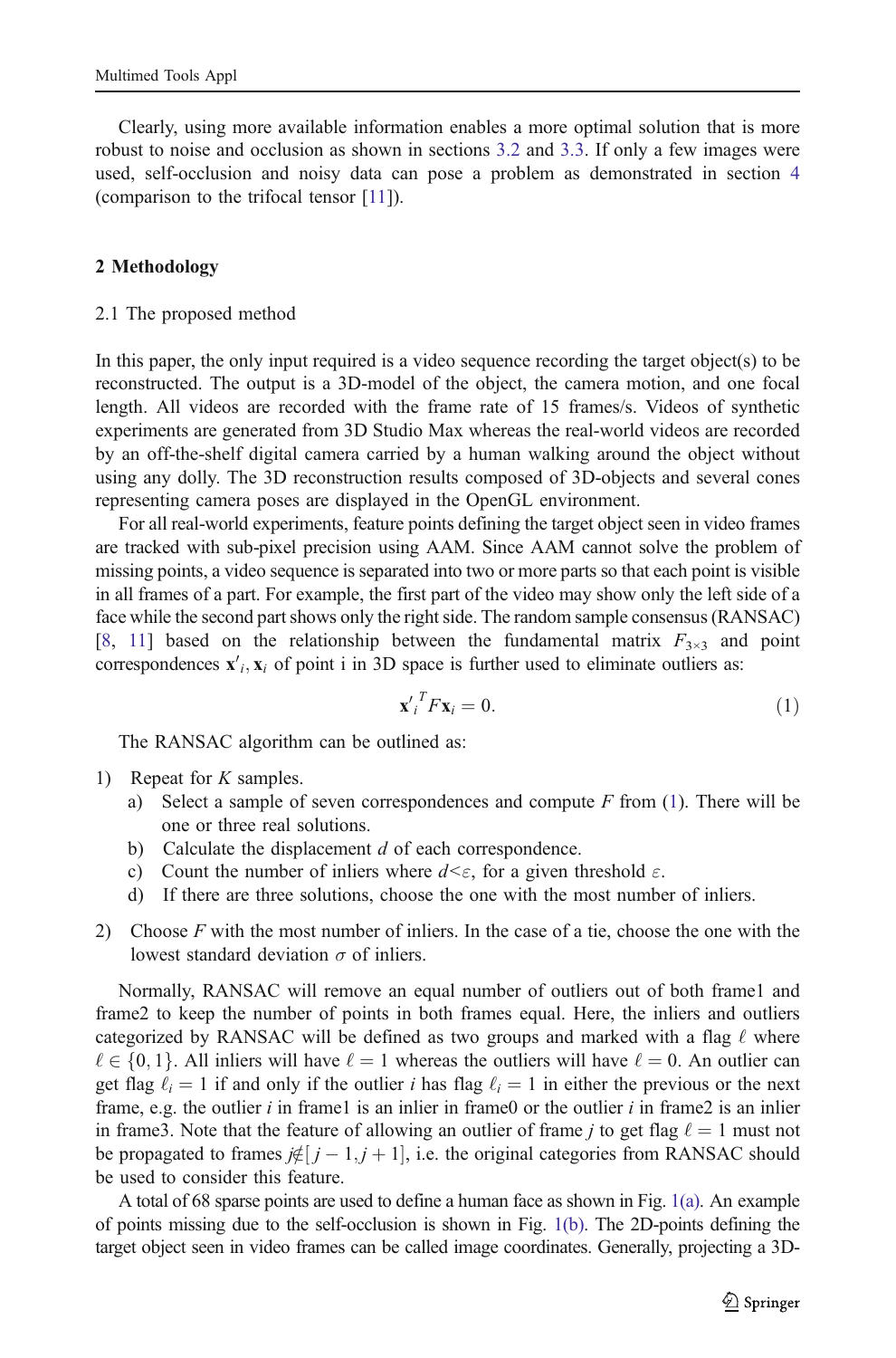<span id="page-3-0"></span>

(a) 68 points defining facial parts (b) Self-occlusion example

Fig. 1 Feature points used to define facial parts and an example of self-occlusion. a 68 points defining facial parts. b Self-occlusion example

point in the real-world to a 2D-point can be done by: 1) from the 3D world-coordinate to 3D camera-coordinate, and 2) from the 3D camera-coordinate to 2D image-coordinate. Let the world coordinates of a point be  $\mathbf{W} = \begin{bmatrix} X_w & Y_w & Z_w & 1 \end{bmatrix}^T$ , the point's camera coordinates be  $\mathbf{S} = \begin{bmatrix} x & y & Z & 1 \end{bmatrix}^T$ . Transforming the  $\mathbf{C} = \begin{bmatrix} X_c & Y_c & Z_c & 1 \end{bmatrix}^T$ , and its image coordinates be  $\mathbf{S} = \begin{bmatrix} u & v & 1 \end{bmatrix}^T$ . Transforming the world coordinates to the camera coordinates can be written as: world coordinates to the camera coordinates can be written as:

$$
\mathbf{C} = M^{\mathbf{w}\to c}\mathbf{W} = [R]\mathbf{T}]\mathbf{W} \tag{2}
$$

The transformation matrix  $M^{w\rightarrow c}$  is generated from

$$
M^{\nu \to c} = R_x^{-1} R_y^{-1} R_z^{-1} T^{-1}
$$
\n(3)

where  $R$  and  $T$  are rotation and translation matrices, respectively.

Projecting a camera coordinate to its image coordinate is given by:

$$
\mathbf{S} = \begin{bmatrix} f & 0 & 0 \\ 0 & f & 0 \\ 0 & 0 & 1 \end{bmatrix} \begin{bmatrix} X_c/Z_c \\ Y_c/Z_c \\ 1 \end{bmatrix}
$$
 (4)

where  $f$  is the focal length.

Projecting a camera coordinate to its image coordinate can be rewritten using an arbitrarily user-defined unit such as centimeters for the 3D-geometry:

$$
\begin{bmatrix} u(pixel) \\ v(pixel) \\ 1 \end{bmatrix} = \begin{bmatrix} f(pixel) \times \{X_c(cm)/Z_c(cm)\} \\ f(pixel) \times \{Y_c(cm)/Z_c(cm)\} \\ 1 \end{bmatrix}
$$
 (5)

From  $(5)$ ,  $f$  is implied from:

$$
\begin{bmatrix} u(pixel) \\ v(pixel) \\ 1 \end{bmatrix} = \begin{bmatrix} q(cm) \times \left\{ \frac{\text{Im}g_w(pixel)}{CCD_x(cm)} \right\} \times \left\{ \frac{X_c(cm)}{Z_c(cm)} \right\} \\ q(cm) \times \left\{ \frac{\text{Im}g_h(pixel)}{CCD_y(cm)} \right\} \times \left\{ \frac{Y_c(cm)}{Z_c(cm)} \right\} \end{bmatrix}
$$
(6)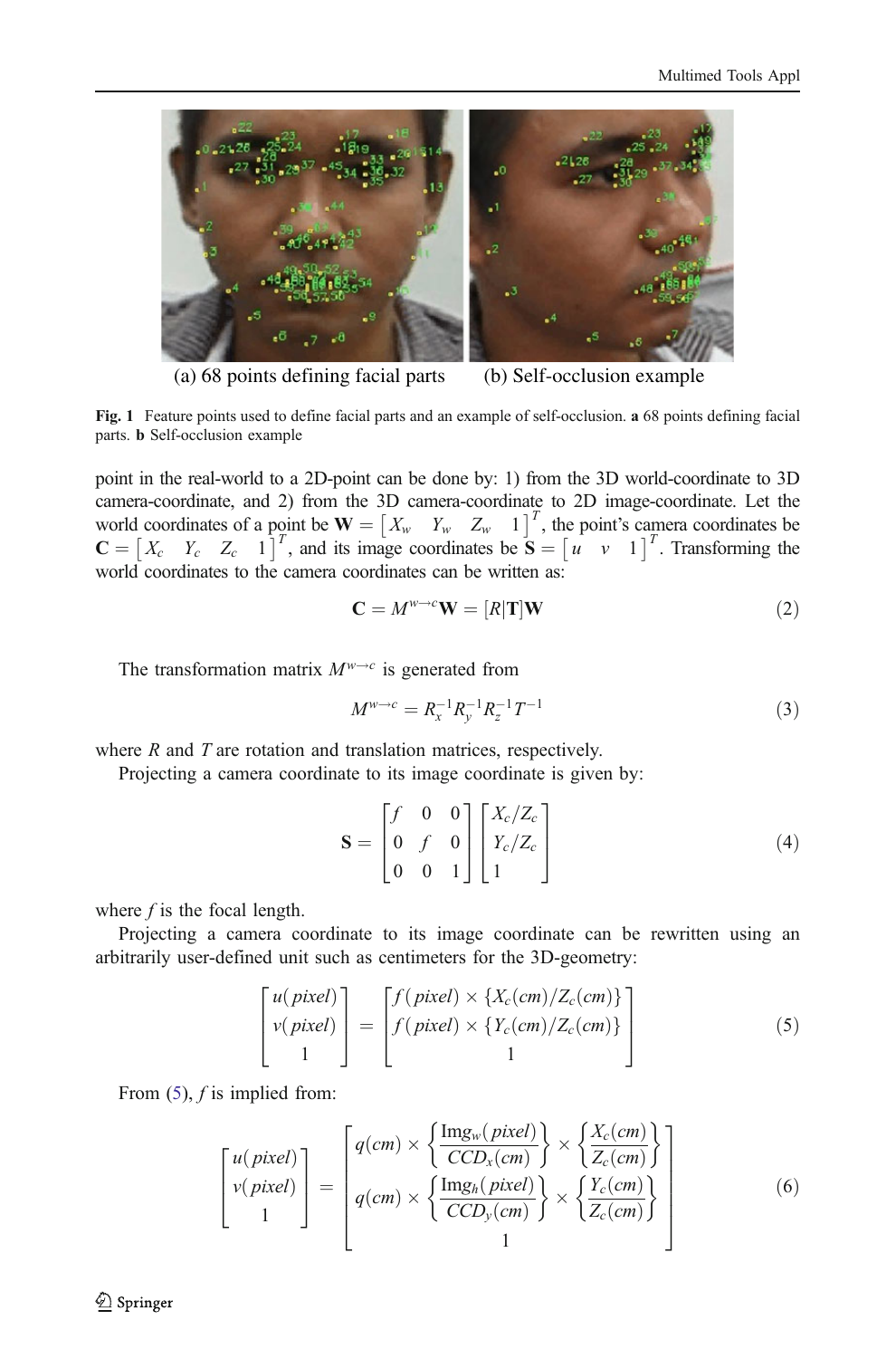<span id="page-4-0"></span>where Im  $g_w$  and Im  $g_h$  are the image's width and height,  $CCD_x$  and  $CCD_y$  are the width and height of camera's aperture size, and  $q$  is the length of the focal point of the camera's lens measured in world coordinates.

Given a point seen in a frame, two parameters of the image point  $(u, v)$  provide two equations from  $(2)$  $(2)$ –[\(5](#page-3-0)). Thus, given N points visible in M frames, 2MN equations are available. The unknowns include six variables per frame for camera pose  $(\theta_x, \theta_y, \theta_z, t_x, t_y, t_z)$ , three per point for world coordinates  $(X_w, Y_w, Z_w)$ , and one for focal length (f). Thus, the  $6M + 3N + 1$  unknowns can be solved if  $2MN \geq 6M + 3N + 1$ .

The proposed method aims to minimize the errors calculated from the displacement between the observed image-points and the reprojected ones. The error of a point can be calculated from:

$$
d_i^j = \sqrt{\ell_i \times \left(u_i^j - \widetilde{u}_i^j\right)^2 + \ell_i \times \left(v_i^j - \widetilde{v}_i^j\right)^2}
$$
(7)

where  $d_i^j$  is displacement between the observed point  $\begin{bmatrix} u & v & 1 \end{bmatrix}^T$  and the reprojected point  $\begin{bmatrix} \tilde{u} & \tilde{v} & 1 \end{bmatrix}^T$  of the point *i* seen in frame *j*.

In this paper, all average errors are calculated using Root Mean Square (RMS). Thus, the average error in the unit of pixels per point per frame (missing points must be excluded from this calculation) is the global energy to be minimized. The RMS errors  $(\overline{d})$  used as the local and global energies are calculated from:

$$
\overline{d} = \sqrt{\frac{\sum_{i=N,j=M}^{i=N} (d_i^j)^2}{\sum_{i=0,j=0}^{N} (d_i^j)^2}}
$$
(8)

The system's convergence can be checked from:

$$
\sqrt{\frac{\sum\limits_{i=0;j=0}^{i=N; j=M} (d_i^j - \overline{d})^2}{\sum\limits_{i=0;j=0}^{N,N} d_i^j}} < 1.0.
$$
 (9)

The process for the proposed reconstruction starts from motion interpolation explained in section [2.3](#page-6-0). Then, the coarse results of reconstruction estimation from section [2.3](#page-6-0) will be further calculated by the following main steps to obtain a fine reconstructed solution.

The main steps of the proposed method are:

1) Initialize all variables' step-sizes as (10). The value initialized to all step-sizes is the bracket of variation for all variables. The methodology for applying the bracketing method to one-dimensional search problems can be found in [\[3\]](#page-19-0).

$$
p_t - \alpha_t < p_{t+1} < p_t + \alpha_t
$$
\n
$$
\alpha_t = \gamma \tag{10}
$$

where  $\gamma \in \{1.0, 2.0\}$ ;  $p_t$  and  $\alpha_t$  are the variable and its step-size, respectively, at time t. The  $\gamma$  should not be too large a number so as to control the volume of 3D space as normalized but significant, so that quick convergence can be achieved. However, this does not mean that the reconstructed volume will be limited to  $\gamma$ .

2) Repeat steps 3–5 for each variable until the global convergence or a maximum number of iterations.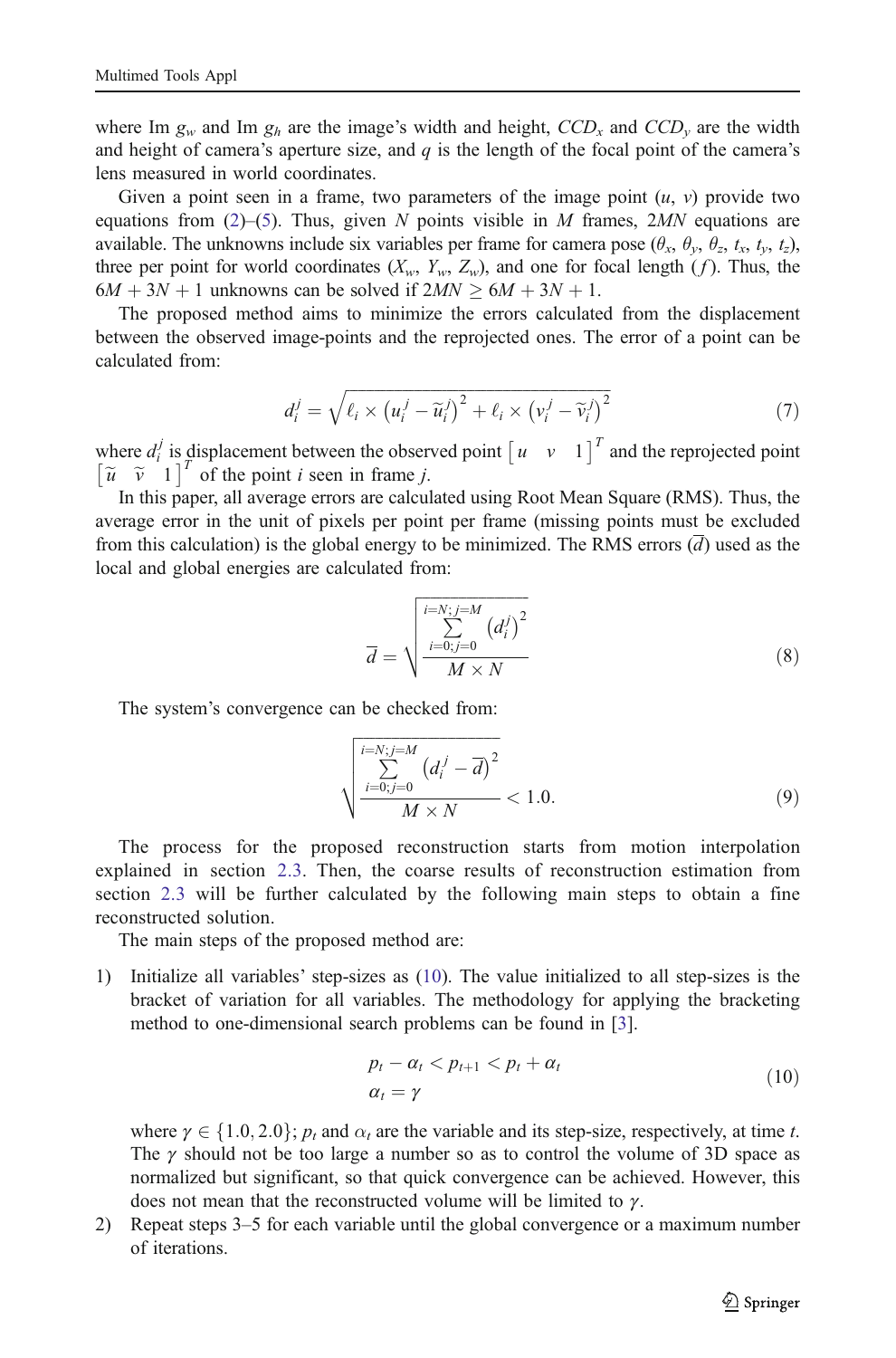<span id="page-5-0"></span>3) Try updating the variable using its step-size by

$$
p_{t+1}[1] = p_t + \alpha_t p_{t+1}[2] = p_t - \alpha_t.
$$
 (11)

Choose one of the two  $p_{t+1}$ 's which gives larger decrease of local energy after checking both of them in step 4. This concept makes the system try to move to the direction which gives larger decrease of system's energy to speed up the convergence while the largest decrease should be avoided as recommended in Powell's bracketing [[18](#page-19-0)]. Defining a small value for  $\gamma$  in [\(10\)](#page-4-0) also plays an important role for this feature. Equations (11) and (14) avoid wasting time and memory in trying bracketing and line minimization over all previous directions that require the use of multidimensional arrays such as in Powell's method [\[18\]](#page-19-0).

- 4) Check the local energy from:
- a) If the energy decreases,

$$
\alpha_{t+1} = \alpha_t. \tag{12}
$$

b) Otherwise:

$$
p_t = p_{t-1}
$$
  
\n
$$
\alpha_{t+1} = b \times \alpha_t
$$
\n(13)

where  $0.0 < b < 1.0$ . Then, back to step 3 if  $\alpha_{t+1} > \varepsilon$ .

5) If  $\alpha_{t+1} \leq \varepsilon$ ,

$$
\alpha_{t+1} = \gamma. \tag{14}
$$

For clarification, some important aspects of the algorithm are further explained here. Section [2.2](#page-6-0) explains this further. From step 1, each variable has an individual step-size, the maximum of 1.0 (or 2.0) to keep the system distance and parameter's variation small. Keeping the distance and variation small helps fast convergence. Though the calculated distance of the system is small, it can be rescaled later by the known real-world distance. Note that coordinate transformation explained in section [2.4](#page-8-0) needs to be done for error measurement. Since all relative distances can be controlled to the unit size, the focal length is initialized to a large but reasonable value. From  $(5)$  $(5)$  and  $(6)$ , q is very small in the realworld but f, which is calculated by q multiplied by  $\text{Img}_w/CCD_x$ , is large. The camera pose of the first frame can be initialized to  $[R|T] = [I]0]$ . Camera pose of the other frames will be relative to the first frame, so those camera parameters can also be initialized to 0's.

The step-size represents a small step of walking down the valley of a paraboloid to the system convergence, in accordance with Powell's line minimization with paraboloid bracketing [\[18\]](#page-19-0). Instead of finding a bracket and the bottom of the paraboloid from line minimization which may be calculated from a trivial data set (not yet the optimal solution), our proposed method finds a small and limited bracket (discarding the direction of the largest decrease of energy) calculated from the current data set. Consequently, a good initial guess for variables is not critical for our approach to work well. Since the derivative directions are not used as in the gradient descent, both positive and negative step-sizes are tried in step 3 to control the promising direction to the system convergence. However, we still search for the largest possible step-size (but still in a limited bracket) that can decrease the energy in step 4. Resetting the step-size to its maximum bracket may be needed at times as in step 5 to prevent the system from getting stuck at a local minimum.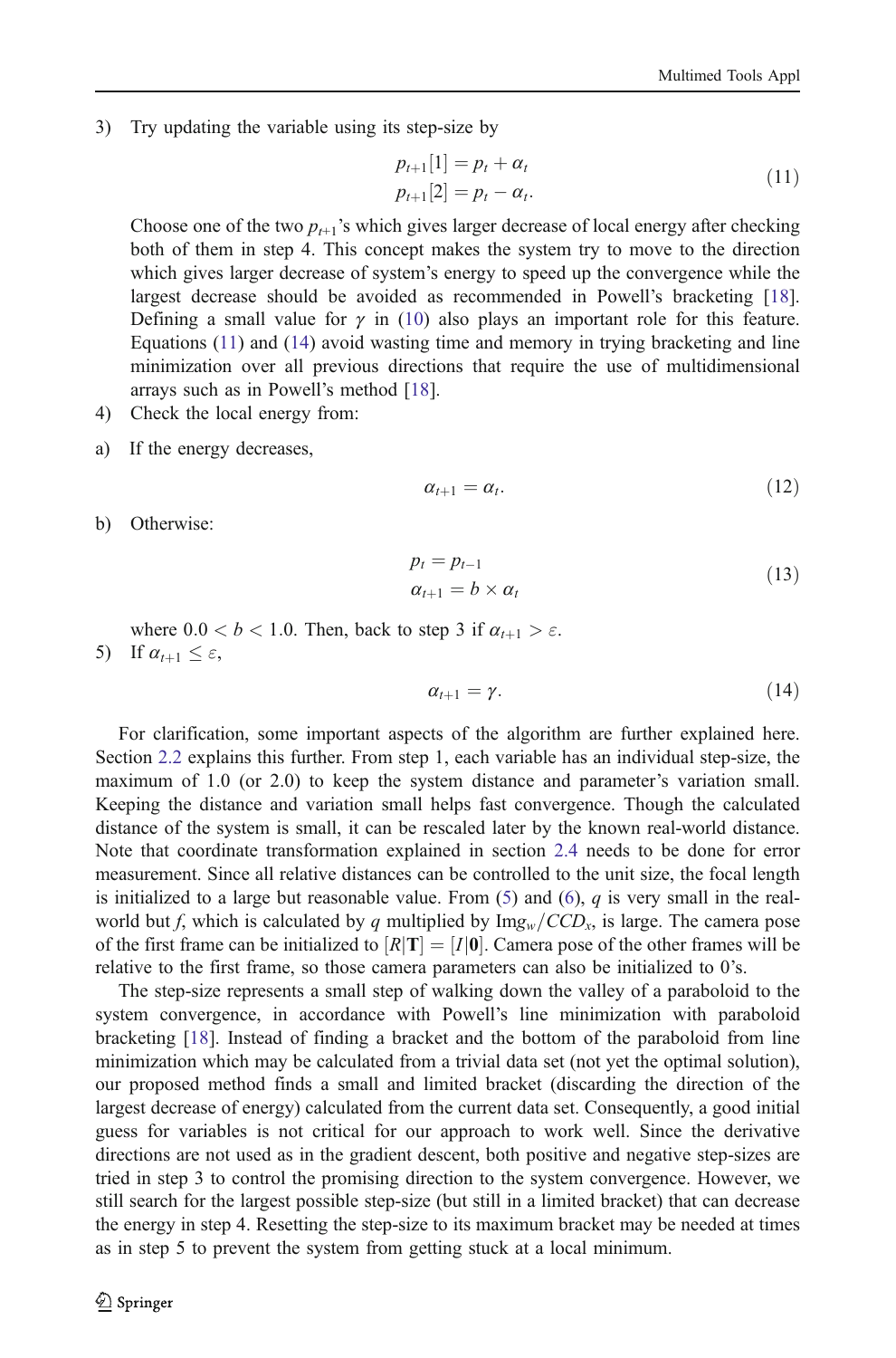<span id="page-6-0"></span>From step 2, the order of variables for line minimization is also considered to speed up the system's convergence to a globally optimal solution. Variables with a tendency of high variation will be considered first. So the variables with a smaller variation will maintain their low value (close to zero) while the variables with higher variation are first updated. Here, the world coordinates of all points are considered first:  $X_w$ ,  $Y_w$ , and  $Z_w$ . Next, the focal length, f. After that, the camera pose:  $\theta_v$ ,  $t_x$ ,  $t_z$ ,  $\theta_x$ ,  $t_v$ , and  $\theta_z$ . We use a right-hand coordinate system for the camera coordinates. One may notice that the camera usually has a large range of orientation in the y axis, especially when the camera pans the object from side to side. Panning the camera to a face usually involves a rotation in the y direction and translations in the x and z directions. The next important parameter is the orientation around the x-axis as the camera may roll slightly. When the camera rolls, a translation in y direction may also occur to keep the face present in the frames. Finally, the variable that usually has the least variation is the orientation around the z-axis.

# 2.2 Constraints for the proposed method

After updating a variable, certain criteria to double-check constraints on each variable are required to prevent unacceptable values for the next iteration in step 2.

1) The camera pose of any two contiguous frames should have a small difference, i.e.

$$
\left| p_t^j - p_t^{j-1} \right| < \beta \tag{15}
$$

where  $p_t^j$  is the camera's variable of frame j at time t and  $\beta$  is the threshold. For example, thresholds for R and T may be 30.0 and 20.0, respectively. If  $(15)$  does not meet,

$$
p_t^j = p_t^{j-1}
$$
  
\n
$$
\alpha_{t+1} = \gamma
$$
\n(16)

where  $\gamma$  is defined in ([10](#page-4-0)).

2) The 3D-point in the world coordinate is insured to be in front of the camera by forcing:

$$
Z_w = -|Z_w|.\tag{17}
$$

3) The focal length, f, must be positive:

c) if 
$$
f < 0.0
$$
;  $f = |f|$ ,  
d) if  $f = 0.0$ ;  $f = 1.0$ . (18)

#### 2.3 Motion interpolation

Since the camera usually has small changes in motion between contiguous frames of a video sequence, the parameters of camera motion including  $R$  and  $T$  can be initially estimated from interpolation. Using interpolation, the system can save hundreds to thousands of iterations for estimating camera parameters. Consequently, the system can reach much lower global energy than not using any interpolation, given the same processing time. Linear interpolation (Lerp) and cubic-spline interpolation are then applied to the geometry reconstruction of camera motion.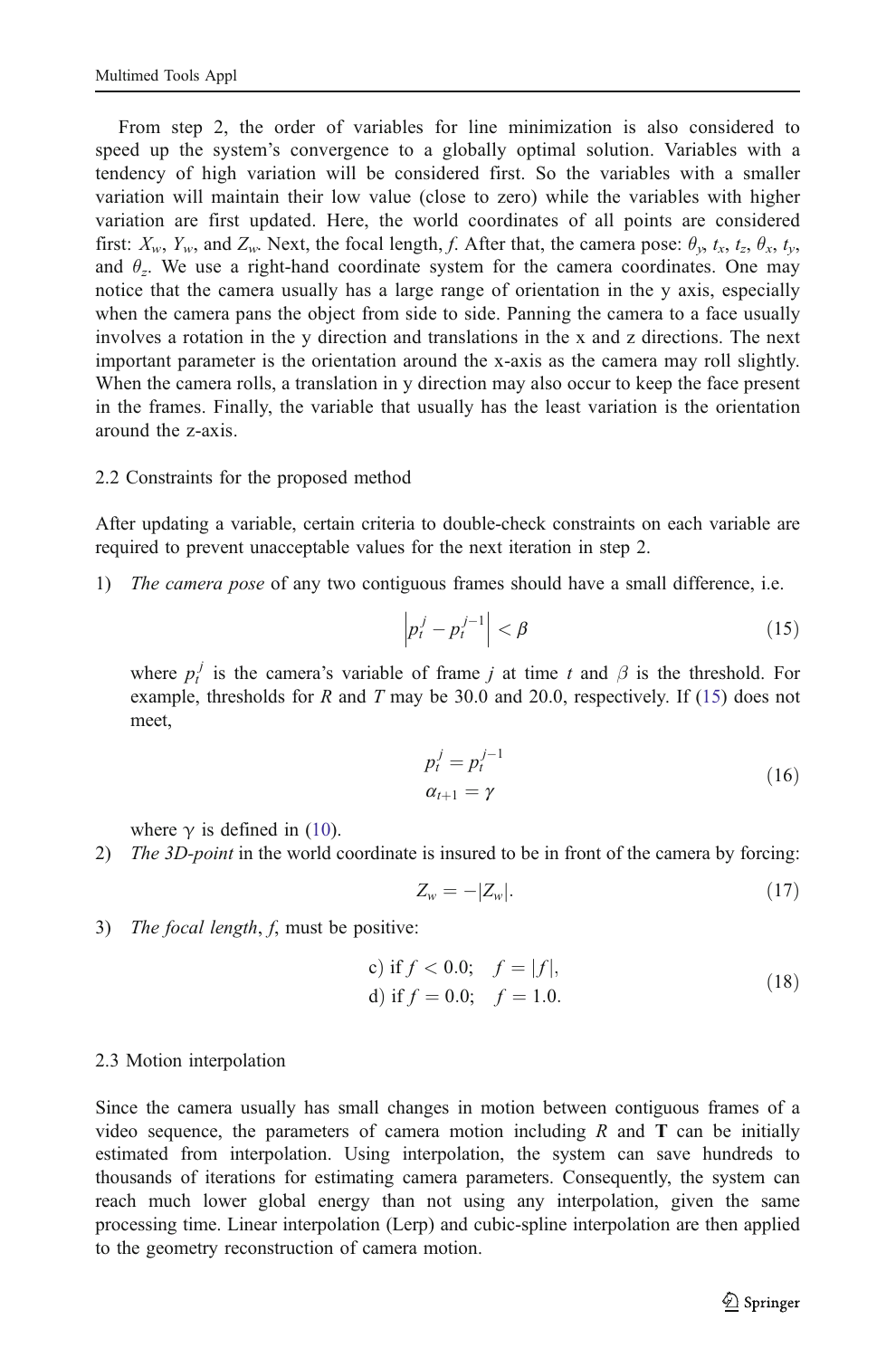Assuming that the interpolation is done in the Lagrange form [\[18\]](#page-19-0) in this section, given a set of N data points  $(x_i, y_i)$  where  $i = 0, \ldots, N - 1$  and no two  $x_i$  are the same; a linear combination of the Lagrange formula can be written as combination of the Lagrange formula can be written as

$$
L(x) \equiv \sum_{i=0}^{N-1} y_i l_i(x)
$$
 (19)

where

$$
l_i(x) \equiv \prod_{\substack{0 \le m < N}} \frac{x - x_m}{x_i - x_m}.
$$
\n
$$
m \ne i
$$
\n(20)

Lerp is a simple form of interpolation and it is often used due to its low complexity [\[2](#page-19-0)]. The Lerp used in this paper is

$$
y = y_i + \left(\frac{x - x_i}{x_{i+1} - x_i}\right)(y_{i+1} - y_i).
$$
 (21)

Cubic spline interpolation is an interpolation that is smooth in the first derivative and continuous in the second derivative [[18](#page-19-0)]. Since the second derivative of the cubic spline is not known in this case, the natural cubic spline with the zero curvature condition at the endpoints of the spline, i.e.  $y_0'' = y_{N-1}'' = 0.0$ , is used. The condition  $y_0'' = 0.0$  is then used to find  $y_1''$ , the calculated  $y_1''$  will then be used to find  $y_2''$ , and so on. Specifically,  $y_i'' = F(y_{i-1}'')$ . On the other hand,  $y_{i+1}''$  will be back-substituted to  $y_i''$  also, specifically,  $y_i'' = F(y_i'', y_i)$ . The spline function used is  $y_i'' = F(y_{i-1}'')$ . The spline function used is

$$
y = Ay_i + By_{i+1} + Cy_i'' + Dy_{i+1}''
$$
  
\n
$$
A \equiv \frac{x_{i+1} - x}{x_{i+1} - x_i}
$$
  
\n
$$
B \equiv 1 - A = \frac{x - x_i}{x_{i+1} - x_i}
$$
  
\n
$$
C \equiv \frac{1}{6} (A^3 - A) (x_{i+1} - x_i)^2
$$
  
\n
$$
D \equiv \frac{1}{6} (B^3 - B) (x_{i+1} - x_i)^2.
$$
\n(22)

The first and second derivatives derived from  $(22)$  with respect to x are:

$$
\frac{dy}{dx} = \frac{y_{i+1} - y_i}{x_{i+1} - x_i} - \frac{3A^2 - 1}{6} (x_{i+1} - x_i) y_i'' + \frac{3B^2 - 1}{6} (x_{i+1} - x_i) y_{i+1}'',
$$
(23)

$$
\frac{d^2y}{dx^2} = Ay_i'' + By_{i+1}''.\tag{24}
$$

As mentioned that the first derivative must be continuous between two intervals, Eq. (23) evaluated for  $x = x_i$  in the interval  $(x_{i-1}, x_i)$  must be equal to the equation evaluated<br>for  $x = x_i$  in  $(x_i, x_{i+1})$  for  $i = 1, ..., N-1$ ; this gives for  $x = x_i$  in  $(x_i, x_{i+1})$  for  $i = 1, ..., N - 1$ ; this gives

$$
\frac{x_i - x_{i-1}}{6} y''_{i-1} + \frac{x_{i+1} - x_{i-1}}{3} y''_i + \frac{x_{i+1} - x_i}{6} y''_{i+1} = \frac{y_{i+1} - y_i}{x_{i+1} - x_i} - \frac{y_i - y_{i-1}}{x_i - x_{i-1}} \tag{25}
$$

 $\mathcal{D}$  Springer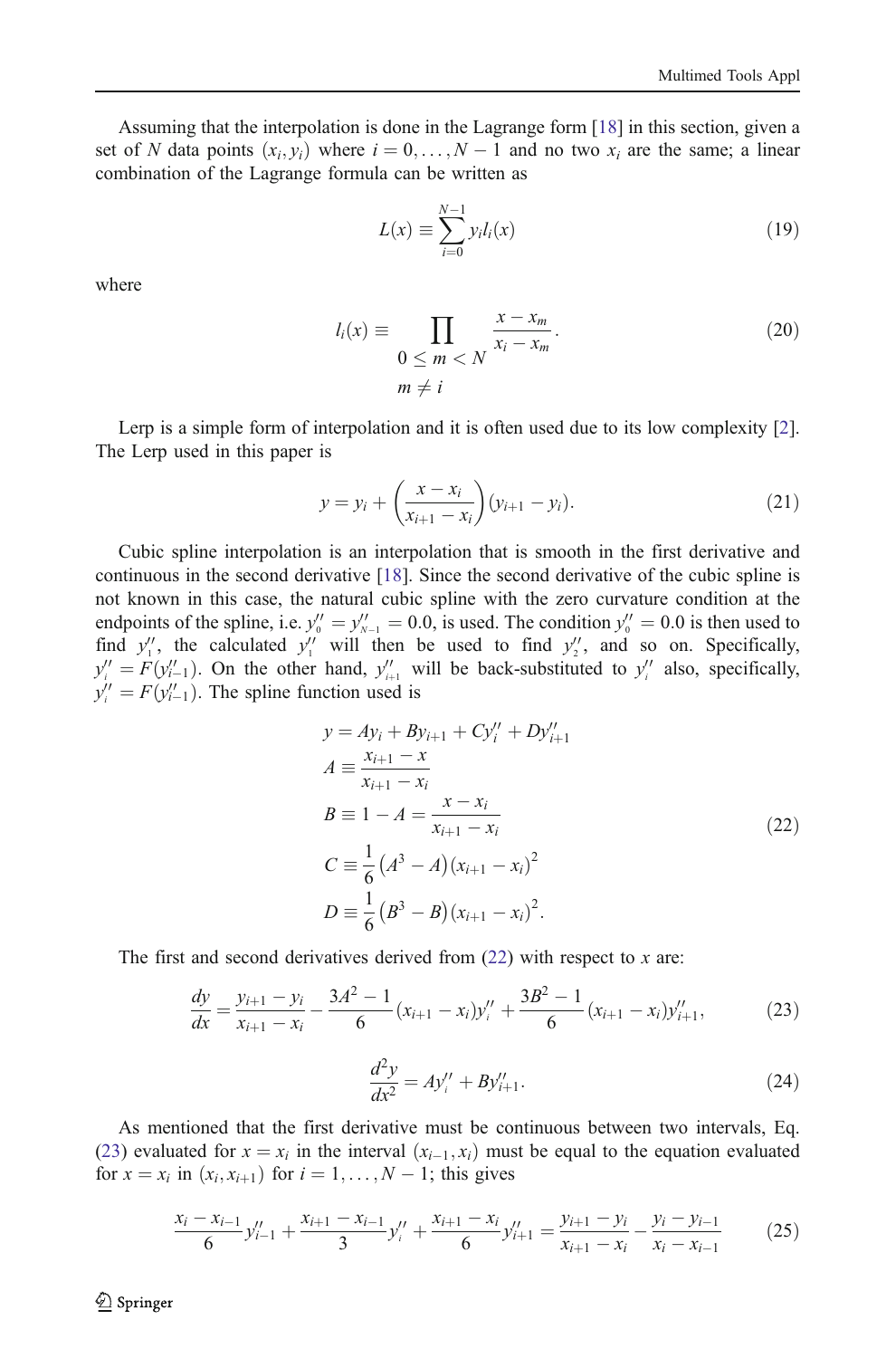<span id="page-8-0"></span>and is used to solved for N unknowns  $y''_i$ ,  $i = 0, ..., N - 1$ . However, the natural cubic spline has  $y'' = y'' = 0.0$ spline has  $y_0'' = y_{N-1}'' = 0.0$ .<br>The process of interpolary

The process of interpolation is as the main steps explained in section [2.1](#page-2-0) except:

1) Add the first step for initialization to all parameters at step 1 of section [2.1](#page-2-0) so

$$
p_t = 0.0.\t(26)
$$

All  $p_i$ 's are initialized as (26) except

$$
Z_w = -1.0
$$
  

$$
f = \beta
$$
 (27)

where  $\beta$  > 0. 0. Note that,  $\beta$  should be a reasonable number as implied from ([5](#page-3-0))-[\(6](#page-3-0)). Assigning a constant value to  $Z_w$ , as shown in (27), means all points in 3D space are put on a plane in front of a camera, parallel to the camera's plane.

2) The bracket of variation  $\gamma$  from ([10](#page-4-0)) for camera's parameters  $[R|T]$  is allowed a wider range as

$$
\gamma = a \times \gamma \tag{28}
$$

where  $a \in \mathbb{R}^+$ , e.g. if  $a=50.0$  is used, it means that the camera can move and orient by 50.0 times wider between two contiguous key frames than between two contiguous frames. The problem of key frame selection has already been studied and can be found in [\[9](#page-19-0), [19](#page-19-0)].

- 3) Main loop of step 2 in section [2.1](#page-2-0) is done for all parameters but the camera's parameters are applied only at the key frames. The intermediate frames are obtained by the interpolation explained previously.
- 4) The local energy (step 4 in section [2.1](#page-2-0)) of a key-frame parameter,  $E(p_k)$  where  $k = 0, \dots, N - 1$ , is calculated from all of its intermediate frames *i*'s, i.e.

$$
E(p_k) = \sum_{k-1 < i < k+1} E(p_i) \tag{29}
$$

for the intermediate key-frames and

$$
E(p_k) = \begin{cases} \sum_{0 \le i < k+1} E(p_i) \\ \sum_{k-1 < i \le N-1} E(p_i) \end{cases} \tag{30}
$$

for the key frames at boundaries.

#### 2.4 Coordinate transformation

As explained earlier, the normalized 3D geometry of the reconstructed result p can be transformed to the real-world geometry  $\tilde{\mathbf{p}}$  by

$$
\widetilde{\mathbf{p}}_{i,j} = \mathbf{p}_{i,j} \times \left\| \frac{\mathbf{b}_1 - \mathbf{b}_0}{\mathbf{a}_1 - \mathbf{a}_0} \right\|
$$
\n(31)

where  $a_i$  is 3D coordinate of the i<sup>th</sup> obtained point,  $b_i$  is 3D coordinate of the i<sup>th</sup> real-world point, and  $\mathbf{p}_{i,j} = \mathbf{a}_i - \mathbf{a}_j$ .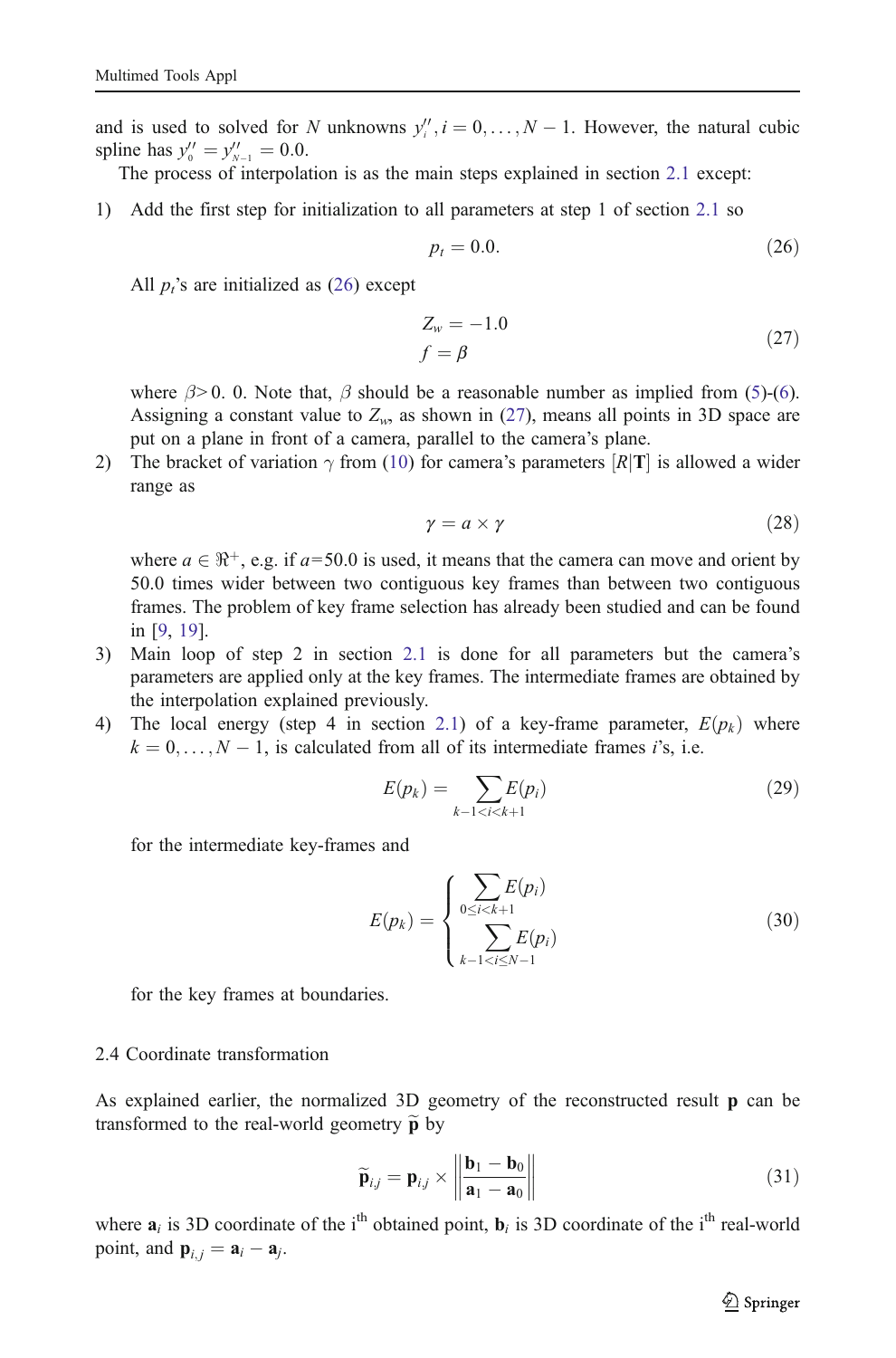The final geometry of the results obtained from this proposed method is in a Euclidean geometry whose origin can be anywhere. Converting the obtained coordinate to an arbitrary coordinate can be done by

$$
\widetilde{\mathbf{t}}_i = \mathbf{t}_i - \mathbf{t}_0 \tag{32}
$$

where  $t_i$  is the i<sup>th</sup> position corresponding to the coordinate origin. The new coordinate with position  $\tilde{t}$  can then be oriented in the order of z, y, and x axis respectively to the final coordinate. The following is the transformation for orientation according to the first camera coordinate  $C_0$  in the order of roll, yaw, and pitch for  $\alpha$ ,  $\varphi$ , and  $\vartheta$  degrees, respectively, to the coordinate  $t_i$  by:

$$
t'_1 = t_1 \cos \varphi \cos \alpha + t_2 \cos \varphi \sin \alpha - t_3 \sin \varphi
$$
  
\n
$$
t'_2 = t_1 (\sin \vartheta \sin \varphi \cos \alpha - \cos \vartheta \sin \alpha)
$$
  
\n
$$
+ t_2 (\sin \vartheta \sin \varphi \sin \alpha + \cos \vartheta \cos \alpha) + t_3 \sin \vartheta \cos \varphi
$$
  
\n
$$
t'_3 = t_1 (\cos \vartheta \sin \varphi \cos \alpha + \sin \vartheta \sin \alpha)
$$
  
\n
$$
+ t_2 (\cos \vartheta \sin \varphi \sin \alpha - \sin \vartheta \cos \alpha) + t_3 \cos \vartheta \cos \varphi.
$$
  
\n(33)

The obtained coordinate can then be transformed to a new coordinate of the first camera  $\mathbb{C}_0^{\prime\prime}$  with pitch, yaw, and roll of  $\theta$ ,  $\phi$ , and  $\psi$ , respectively. So

$$
t_1'' = t_1 \cos \psi \cos \phi - t_2 (\sin \psi \cos \theta - \cos \psi \sin \phi \sin \theta)
$$
  
+  $t_3 (\sin \psi \sin \theta + \cos \psi \sin \phi \cos \theta)$   
 $t_2'' = t_1 \sin \psi \cos \phi + t_2 (\cos \psi \cos \theta + \sin \psi \sin \phi \sin \theta)$   
-  $t_3 (\cos \psi \sin \theta - \sin \psi \sin \phi \cos \theta)$   
 $t_3'' = -t_1 \sin \phi + t_2 \cos \phi \sin \theta + t_3 \cos \phi \cos \theta.$  (34)

Finally, the new coordinate from (34) may also be applied to  $\mathbb{C}_0^{\prime\prime\prime}$  whose  $\mathbb{T} = \mathfrak{t}_0^{\prime\prime\prime}$ , so the final coordinate will be:

$$
\mathbf{t}^{\prime\prime\prime}_{i} = \mathbf{t}_{i} + \mathbf{t}^{\prime\prime\prime}_{0}.
$$
 (35)

#### 3 Experiments

#### 3.1 Human faces

The facial features for reconstruction are represented by 68 sparse points. After computing the 3D-values of these 68 points, a 3D triangular mesh is generated by Delaunay triangulation followed by a texture mapping. Three face texture images including the frontal, left-side, and right-side views of faces are used. Figure [2](#page-10-0) shows example frames from videos of a synthetic face and four real faces. Reprojection errors after 3D reconstruction are shown in Table [1.](#page-10-0) In Table [1,](#page-10-0) the length of the video is shown in column " $#$  Frames", the execution time is column "Time  $(s)$ ", and the number of image points seen in the video excluding occluded points is column "# Points seen in M frames." From Table [1](#page-10-0), the reprojection result from the synthetic face is very good and the results from real faces are also good, since RMS errors are all low.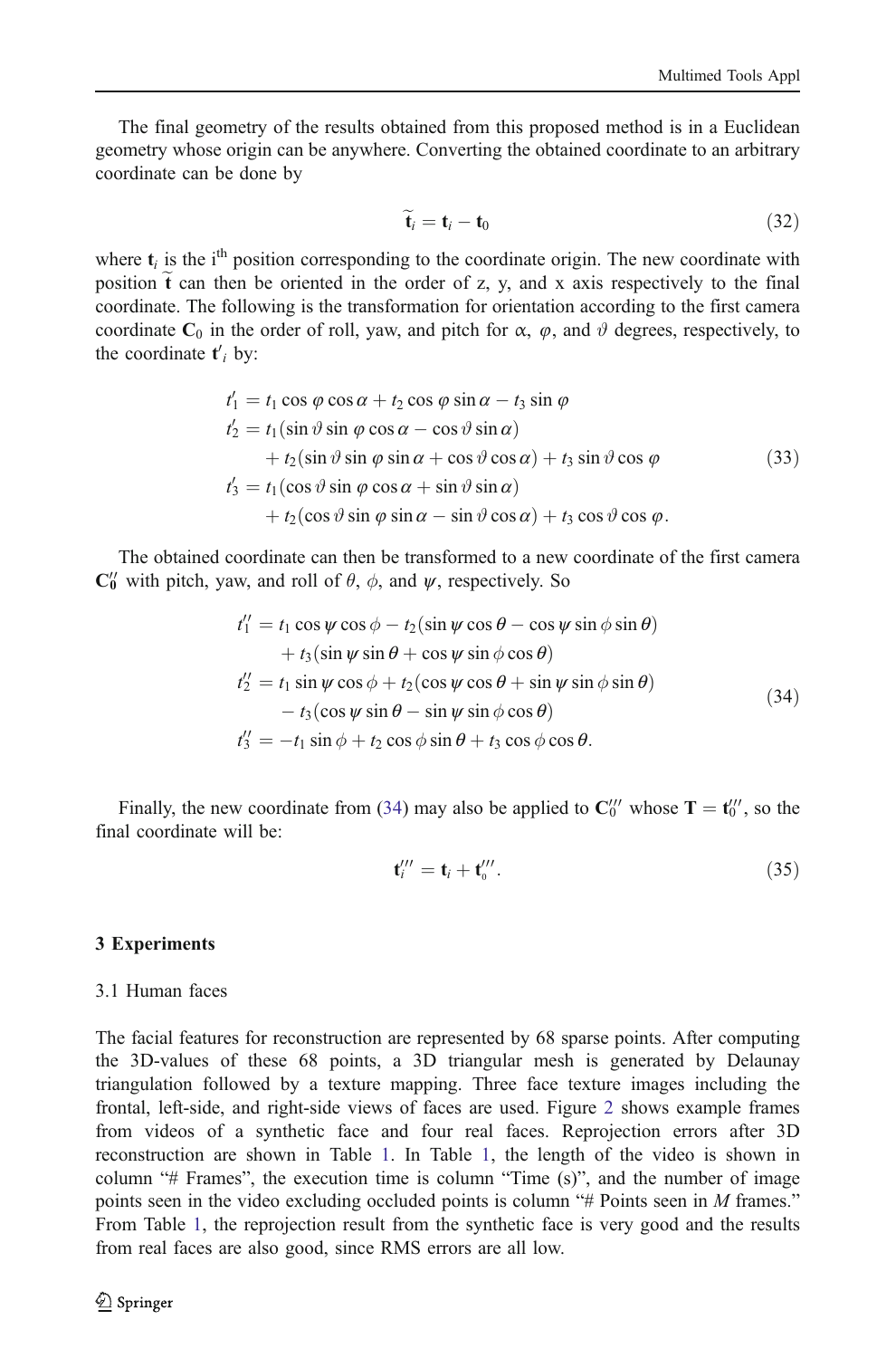<span id="page-10-0"></span>

(e) The fourth real-face

Fig. 2 Human faces after tracking and the 3D-reconstruction results along with camera path. a The synthetic face. **b** The first real-face. **c** The second real-face. **d** The third real-face. **e** The fourth real-face

Different views of the 3D-reconstructed results for all five experiments after texture mapping are shown in Fig. 2. From Fig. 2, all face-model and camera-motion results are very good. The camera for the synthetic face moves from the right of the face to its left and

| Face No.  | Image      |        | # Frames | $#$ Points seen<br>in $M$ frames | Time(s) | <b>RMS</b><br>$5.13 \times 10^{-2}$ |  |
|-----------|------------|--------|----------|----------------------------------|---------|-------------------------------------|--|
| Synthetic | Width      | Height |          |                                  |         |                                     |  |
|           | 640        | 480    | 250      | 17,000                           | 390     |                                     |  |
| 1st Real  | 640        | 480    | 47       | 2,956                            | 152     | 1.97                                |  |
| 2nd Real  | 320        | 240    | 72       | 4,143                            | 158     | 1.00                                |  |
| 3rd Real  | 640        | 480    | 66       | 3,936                            | 303     | 1.90                                |  |
| 4th Real  | 480<br>640 |        | 78       | 4,490                            | 126     | 2.19                                |  |

|  | <b>Table 1</b> Reprojection errors of human faces |  |  |  |
|--|---------------------------------------------------|--|--|--|
|--|---------------------------------------------------|--|--|--|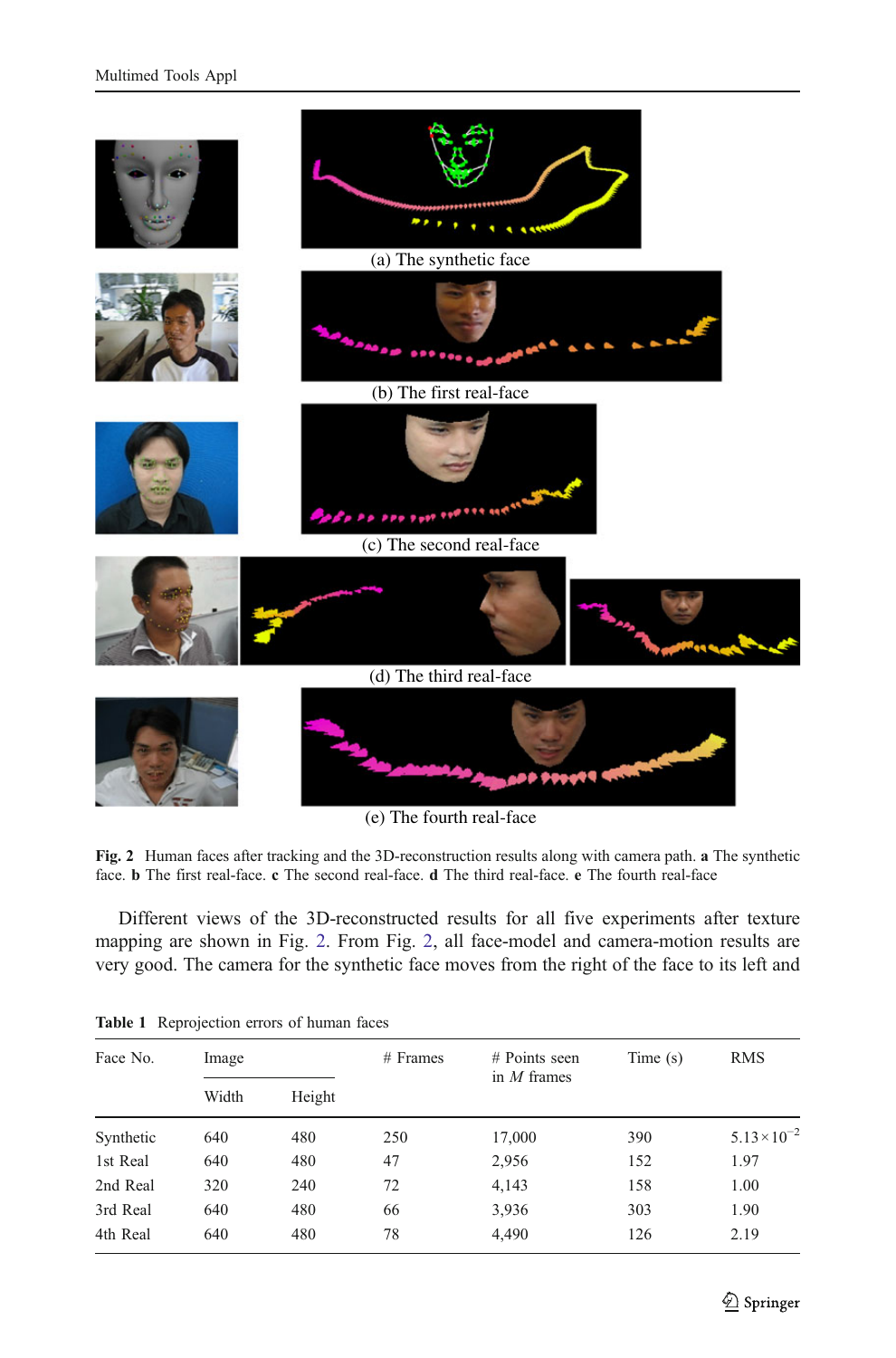<span id="page-11-0"></span>then back to the front of the face. The cameras in all remaining experiments move from the right to the left of the faces. The camera from Fig. [2\(b\)](#page-10-0) moves more quickly than in other faces so the cone representing the camera position of each frame is far from the contiguous cone. From the front view of Fig. [2\(d\)](#page-10-0), the camera motion has higher variation than other faces. Since the 3D-geometry ground truth is known for the synthetic face, the 3D-errors can be calculated as shown in Table [4](#page-14-0), showing very low 3D-errors.

# 3.2 The presence of noise

The efficiency and robustness of the proposed method are demonstrated by adding noise to the image-coordinate of feature points. Since the graphical errors can be easily observed for a restricted camera motion, a synthetic video from a camera panning around a house and a hexagonal prism in a perfectly circular motion as used in [\[6\]](#page-19-0) is created. The video has 101 frames each with  $640 \times 480$  pixels. The house is represented by 10 points and the prism by 24 points, as illustrated in Fig. 3(a).

To add noise, image points are shifted from their true image-coordinates in alternate frames. The number of 3D-points, whose image coordinate is shifted, and the noise amounts used for shifting are shown in Table [2](#page-12-0). Five cases are tested; i.e. no noise for the 1st case, varying amounts of noise added to all points in alternate frames for the 2nd–5th cases. From Table [2,](#page-12-0) columns " $\Delta u$ " and " $\Delta v$ " represent the noise amounts in the x and y directions of image coordinate, respectively. The "RMS" column represents reprojection errors after 3D-reconstruction. The results from 3D-reconstructions are also shown in Fig. 3. From Table [2](#page-12-0) and Fig. 3, the 2nd-5th test cases show very good graphical and numerical results, similar to the 1st case.

From the experiments, after applying the two perturbations of the variable's brackets at the same time in  $(11)$  $(11)$  $(11)$  together with the motion interpolation in section [2.3](#page-6-0) for a coarse reconstruction to the main process proposed in this paper, the system can tolerate the noise



Fig. 3 3D-reconstructed results from the proposed method with noise added. a Example frame [[6\]](#page-19-0). b Top and side views of the first case. c The second case. d The third case. e The fourth case. f The fifth case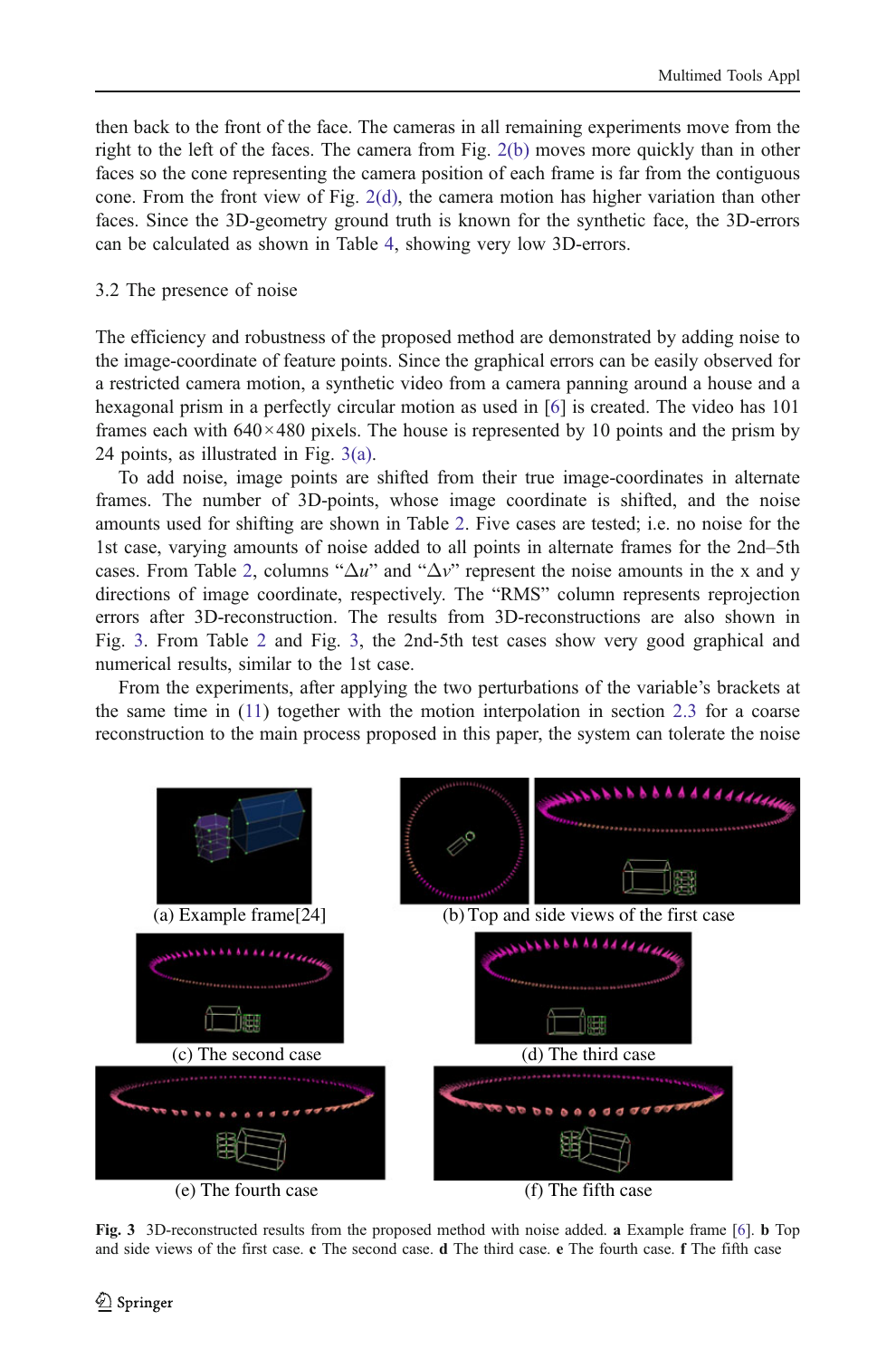| Case           | $#$ Points with<br>Noise | $#$ Frames with<br>Noise | # Points seen<br>in $M$ frames | $\Delta_{\rm u}$ | Δ.,  | Time(s) | <b>RMS</b>            |
|----------------|--------------------------|--------------------------|--------------------------------|------------------|------|---------|-----------------------|
|                | $\Omega$                 | $\Omega$                 | 3,434                          | 0.0              | 0.0  | 58      | $5.76 \times 10^{-3}$ |
| 2              | 34                       | 51                       | 3,434                          | 25.0             | 25.0 | 63      | $2.38 \times 10^{-1}$ |
| 3              | 34                       | 51                       | 3,434                          | 30.0             | 30.0 | 65      | $2.84 \times 10^{-1}$ |
| $\overline{4}$ | 34                       | 51                       | 3,434                          | 35.0             | 35.0 | 81      | $6.57 \times 10^{-1}$ |
| 5              | 34                       | 51                       | 3,434                          | 40.0             | 40.0 | 81      | $7.47 \times 10^{-1}$ |

<span id="page-12-0"></span>Table 2 Reprojection errors of noise effect

amounts up to  $(\Delta u, \Delta v) = (44, 44)$ . Without the motion interpolation, the system can tolerate to less noise amounts, i.e.  $(\Delta u, \Delta v) = (34, 34)$ . If the perturbation is applied to the variable updating for only one perturbation at each iteration and the motion interpolation is not used for estimating a coarse reconstruction as used in [[6\]](#page-19-0), the system can tolerate to the noise for only  $(\Delta u, \Delta v) = (27, 27)$ . In [\[5](#page-19-0), [6](#page-19-0)], the positive perturbation  $p_{t+1}[1]$  from [\(11\)](#page-5-0) is always chosen first; if  $p_{t+1}[1]$  cannot decrease the energy,  $p_{t+1}[2]$  will then be tried.

#### 3.3 Analysis of 3D accuracy

To analyze 3D accuracy of the proposed method, different paths of camera motion are tested using image size of  $640 \times 480$  pixels. Experiments on a box with a camera moving in six different controlled paths shown in Fig. [4](#page-13-0) are created in a synthetic environment. 3D errors for camera motion and the box's dimensions, whose ground truth is 60 cm $\times$ 30 cm $\times$ 30 cm, can be measured after rescaling the 3D-reconstruction results.

The 1st path, Fig. [4\(a\)](#page-13-0), is a full-circular path where the box is in the center. The 2nd path, Fig. [4\(b\)](#page-13-0), is a linear path where a camera does not pan towards the box, but instead points straight, while moving linearly. The 3rd path, Fig. [4\(c\)](#page-13-0), is a linear path where the camera pans towards the box's center while moving. The 4th path, Fig.  $4(d)$ , is a linear path where the camera moves towards to the box. The 5th path, Fig.  $4(e)$ , is a semicircular path where noise is added to the camera orientation. The noise added to the 5th path is generated by allowing 3D position of the camera's target to randomly vary from the box's center by  $\pm 10$  cm in x, y, and z. Finally, the 6th path, Fig. [4\(f\),](#page-13-0) is a curved path where the box is not in the center of the arc.

From Table [3,](#page-14-0) reprojection errors of all paths are very low. From Table [4,](#page-14-0) 3D-errors from the circular, semicircular, and arc paths are very low even when noise is added to the semicircular path. Errors of the box's depth  $(Z_w)$  from the linear paths are still high because the linear paths cannot provide enough parallax to recover the ratio between the focal length and the distance in the z direction. So fixing the focal length to a known value (assuming camera calibration) can help solve this problem as seen in Table [4](#page-14-0) under caption "Fix f." The 3D-reconstruction results of all controlled paths with fixed  $f$  for the linear paths are also shown in Fig. [4](#page-13-0) where all paths are perfectly computed.

Based on the synthetic experiments, the proposed method can provide very good results even when the focal length is unknown if the camera moves in a curved path. Further real-world experiments on a camera moving in an approximately circular and arc paths are also tested, demonstrating the practicality and robustness of this method. It is difficult to precisely measure the 3D-errors of a real object. In the real-world experiments, the box with a label "TOP" shown in Fig. [5\(a\)](#page-15-0) is used with ground-truth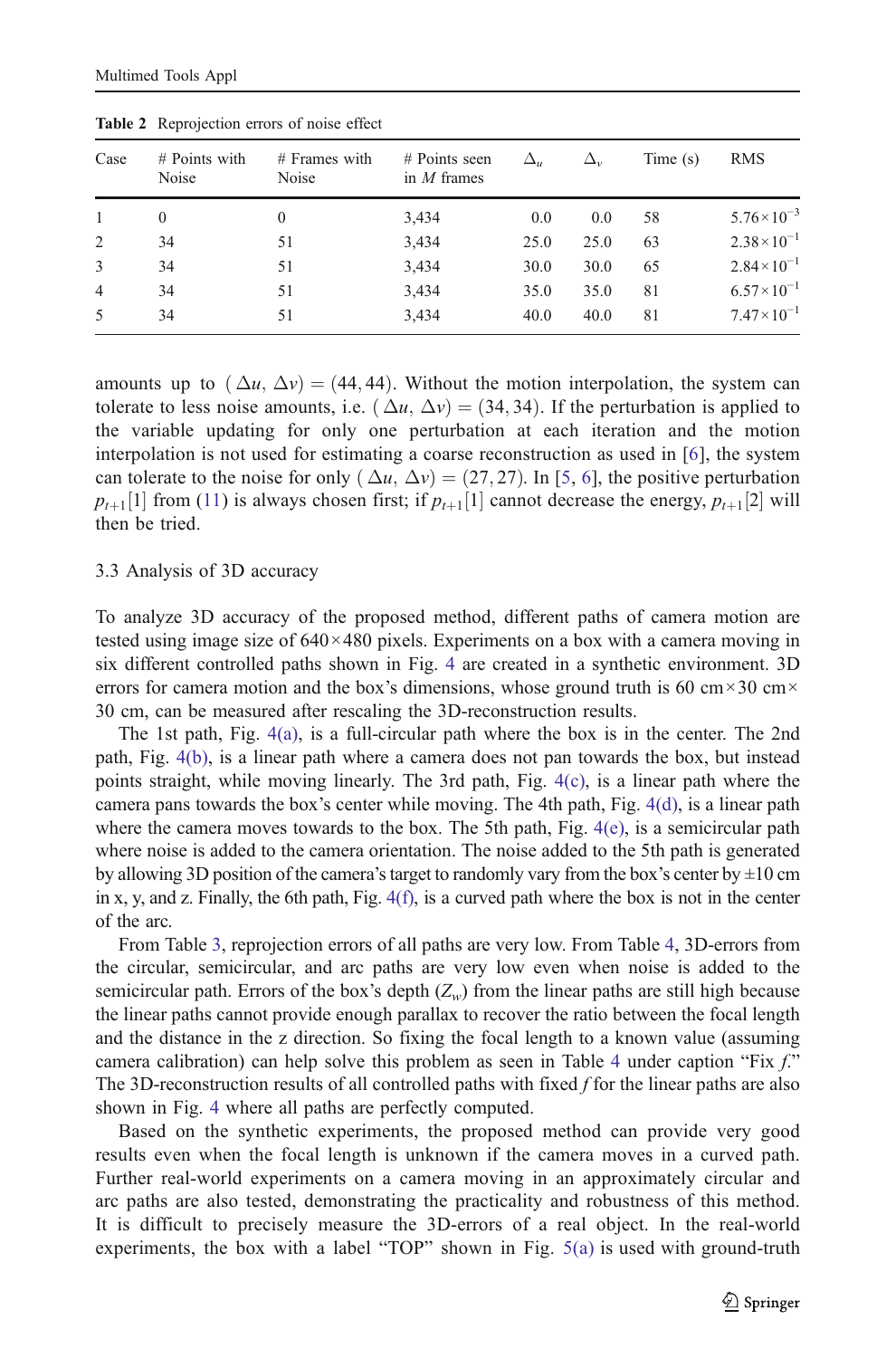<span id="page-13-0"></span>





(b) Linear with camera pointing straight





(c) Linear with camera pointing towards the box



(d) Linear with camera moving towards the box



Fig. 4 Different controlled paths and their 3D-reconstructed results. a Full circle. b Linear with camera pointing straight. c Linear with camera pointing towards the box. d Linear with camera moving towards the box. e Semicircle with noise added. f Arc

dimensions shown in Table [5](#page-15-0). Example frames together with their corresponding reprojection-results after 3D-reconstruction from the real experiments on a circular path and an arc path are shown in Fig.  $5(b)$  and (d), respectively, where each plus mark  $(+)$ represents the points tracked by AAM and each crossed mark (×) represents the reconstructed points.

Figure  $5(c)$  shows that the full circular path and the box are reconstructed very well. The ring of camera motion seems to have a little noise because the box is not in the exact center of the table while recording the video. Although the arc path is not a purely curved path, the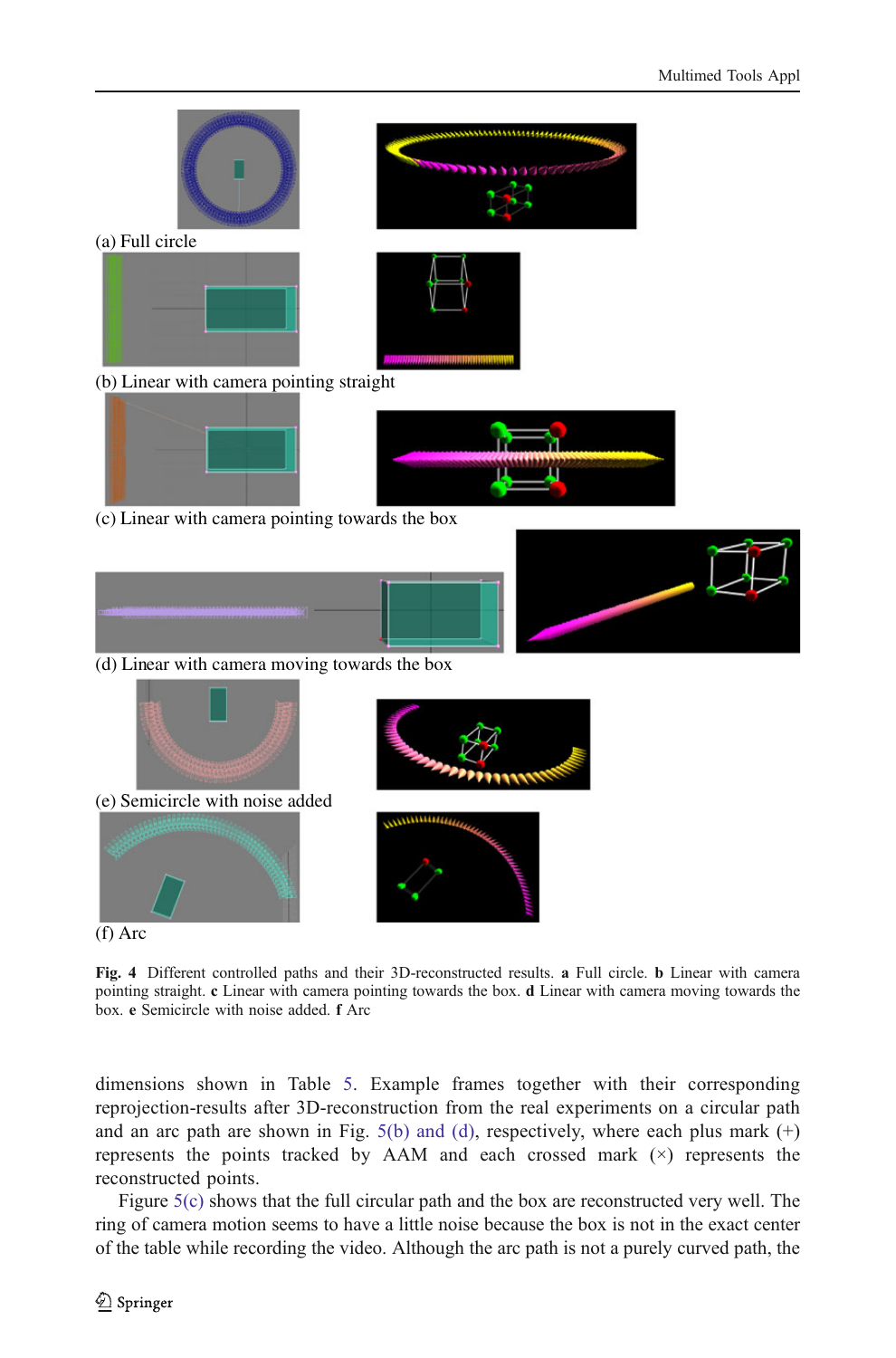| Path                      | $#$ Frames | # Points seen in M frames | Time $(s)$ | <b>RMS</b>            |  |
|---------------------------|------------|---------------------------|------------|-----------------------|--|
| <b>Full Circle</b>        | 101        | 686                       | 16         | $9.85 \times 10^{-3}$ |  |
| Point Straight            | 50         | 400                       | 90         | 0.00                  |  |
| Point Straight (Fix $f$ ) | 50         | 400                       | 22         | $2.40\times10^{-4}$   |  |
| Point Towards             | 50         | 260                       | 20         | $3.58 \times 10^{-1}$ |  |
| Point Towards (Fix $f$ )  | 50         | 260                       | 31         | $3.56 \times 10^{-4}$ |  |
| Move Closer               | 50         | 400                       | 201        | 0.00                  |  |
| Move Closer (Fix $f$ )    | 50         | 400                       | 5          | 0.00                  |  |
| Semicircle with Noise     | 50         | 338                       | 9          | $3.44 \times 10^{-4}$ |  |
| Arc                       | 50         | 345                       | 14         | $2.15 \times 10^{-4}$ |  |
| Full Circle (Real Box)    | 130        | 871                       | 13         | 1.33                  |  |
| Arc (Real Box)            | 119        | 811                       | 21         | 1.57                  |  |

<span id="page-14-0"></span>Table 3 Reprojection errors of controlled paths

reconstruction result is still very good as shown in Fig. [5\(e\)](#page-15-0) where the camera moves closer to the box at first and then it moves in a curved path. The 3D-errors of the box's dimensions can still be measured directly after rescaling with the known ground-truth as shown in Table [5.](#page-15-0) The 3D-errors of the camera motion are measured from the reprojection function as shown in Table 3 under column "Real Box." Tables 3 and [5](#page-15-0) show that errors of the two experiments are very low. From the calculated errors and 3D-graphical results, it can be concluded that this proposed method is practical and also robust.

#### 4 Comparison with other methods

In this section, an example auto-calibration (trifocal tensor [[11](#page-19-0)]) and two commonly used methods for system optimization (conjugate gradient descent and Powell's line minimization [\[18\]](#page-19-0)) are compared with the proposed method. To compare the proposed method with

| Case         | Face         | Synthetic Full Circle Linear Path<br>Path |                   |                                          | Semi-circle Arc Path<br>Path |                                |                            |              |              |              |
|--------------|--------------|-------------------------------------------|-------------------|------------------------------------------|------------------------------|--------------------------------|----------------------------|--------------|--------------|--------------|
|              |              |                                           | Point Straight    |                                          | Point Towards                |                                | Move Closer                |              |              |              |
|              |              |                                           |                   | (Fix f)                                  |                              | (Fix f)                        |                            | (Fix f)      |              |              |
| $\theta_{x}$ | $4.12e^{-1}$ | $1.01e^{-2}$                              | $4.00e^{-6}$ 0.00 |                                          |                              | $4.94e^{-4}$ $5.00e^{-6}$ 0.00 |                            | 0.00         | $8.70e^{-2}$ | $5.73e^{-3}$ |
| $\theta_v$   | $9.77e^{-2}$ | $5.91e^{-3}$                              |                   | $2.40e^{-5}$ $3.39e^{-4}$ $2.15$         |                              | $1.12e^{-1}$ 0.00              |                            | 0.00         | $7.69e^{-4}$ | $1.35e^{-3}$ |
| $\theta_z$   | $4.19e^{-1}$ | $4.88e^{-3}$                              | $2.00e^{-6}$ 0.00 |                                          |                              | $1.12e^{-1}$ $1.12e^{-1}$ 0.00 |                            | 0.00         | $4.87e^{-2}$ | $8.52e^{-4}$ |
| $t_{x}$      | $3.74e^{-2}$ | $1.46e^{-2}$                              |                   | $7.10e^{-5}$ $1.37e^{-3}$ $1.08$         |                              | $2.25e^{-3}$ 0.00              |                            | 0.00         | $1.51e^{-2}$ | $9.89e^{-3}$ |
| $t_{\rm v}$  | $1.31e^{-2}$ | $3.36e^{-2}$                              | 0.00              | 0.00                                     | $5.34e^{-4}$                 | 0.00                           | 0.00                       | 0.00         | $4.45e^{-3}$ | $1.64e^{-3}$ |
| $t_z$        | $2.51e^{-2}$ | $1.99e^{-2}$                              |                   | $2.10e^{-5}$ 3.86 $e^{-4}$ 9.55 $e^{-1}$ |                              |                                | $3.65e^{-4}$ 1.06 $e^{-3}$ | $5.67e^{-4}$ | $7.76e^{-3}$ | $2.50e^{-3}$ |
| $X_{w}$      | $5.69e^{-3}$ | $3.29e^{-3}$                              |                   | $2.70e^{-5}$ 1.76 $e^{-4}$ 2.36          |                              | $6.55e^{-4}$ 0.00              |                            | $3.70e^{-5}$ | $9.56e^{-4}$ | $8.08e^{-4}$ |
| $Y_{w}$      | $2.41e^{-3}$ | $3.18e^{-3}$                              |                   | $1.20e^{-5}$ $1.76e^{-4}$ 1.11           |                              | $2.33e^{-4}$ 0.00              |                            | $3.70e^{-5}$ | $3.26e^{-4}$ | $3.24e^{-4}$ |
| $Z_{w}$      | $7.67e^{-3}$ | $6.79e^{-3}$                              | 8.90              | $1.48e^{-3}$ 3.63                        |                              | $2.36e^{-3}$ 9.64              |                            | $2.09e^{-4}$ | $4.53e^{-4}$ | $2.86e^{-4}$ |

Table 4 Average 3D errors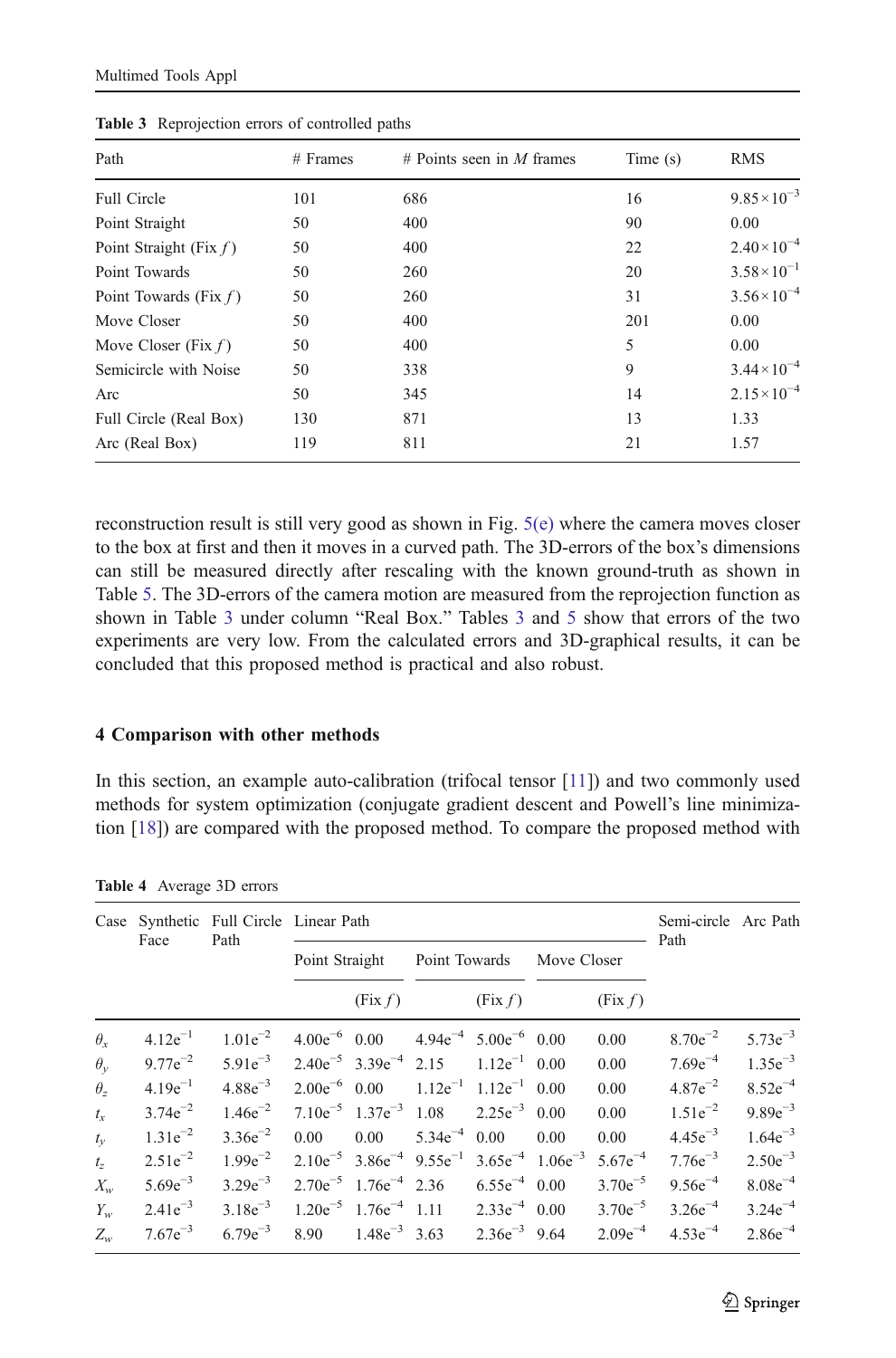<span id="page-15-0"></span>

(d) Example frame and its result from an arc path

(e) 3D Results

Fig. 5 Experiments on a real box. a Defined corners of the real box. b Example frame and its result from a circular path. c 3D Results. d Example frame and its result from an arc path. e 3D Results

trifocal tensor, one synthetic face from Fig. [2\(a\)](#page-10-0) and two example real-faces from [[5\]](#page-19-0) and Fig. [2\(c\)](#page-10-0) are used. The trifocal tensor with camera-resectioning approach, detailed in [\[11\]](#page-19-0), is used. Note that, the 3D-model can be directly obtained from the trifocal tensor but not the six parameters defining camera pose in each frame. Thus, only the 3D-model will be compared here. The feature points on a human face are often occluded by the face itself. However, the trifocal tensor cannot work if any point is occluded. We must, hence, provide an approximate value for the missing points. Reconstruction results from the trifocal tensor can be called *valid* only if elements of the diagonal matrix calculated from the Absolute Dual Quadric (ADQ) decomposition are *all* positive or *all* negative.

| Dimensions<br>(Point to Point) — | Height $(\times 10^{-1})$ |                                                                                                                                                                                                             |     | Width $(\times 10^{-1})$ |                         |  | Depth $(\times 10^{-1})$ |  |                                                          | RMS $(\times 10^{-1})$ |  |       |      |
|----------------------------------|---------------------------|-------------------------------------------------------------------------------------------------------------------------------------------------------------------------------------------------------------|-----|--------------------------|-------------------------|--|--------------------------|--|----------------------------------------------------------|------------------------|--|-------|------|
|                                  |                           | $0\rightarrow 1$ $2\rightarrow 3$ $4\rightarrow 5$ $6\rightarrow 7$ $0\rightarrow 4$ $1\rightarrow 5$ $2\rightarrow 6$ $3\rightarrow 7$ $0\rightarrow 3$ $1\rightarrow 2$ $4\rightarrow 7$ $5\rightarrow 6$ |     |                          |                         |  |                          |  |                                                          |                        |  |       |      |
| Ground Truth                     | 119 119                   |                                                                                                                                                                                                             | 120 |                          | 118 269 266 266 267 139 |  |                          |  |                                                          | 141 137                |  | - 140 |      |
| <b>Full Circle</b>               |                           | $0.39 -0.95$ $0.30$ $0.44 -1.07 -2.49$ $0.00$ $2.34 -0.81 -0.20$ $0.67$ $0.55$                                                                                                                              |     |                          |                         |  |                          |  |                                                          |                        |  |       | 1.14 |
| Arc                              | 4.48                      |                                                                                                                                                                                                             |     |                          |                         |  |                          |  | 2.06 0.44 2.27 -8.07 -3.12 0.55 0.36 0.00 4.40 4.47 0.08 |                        |  |       | 3.47 |

Table 5 Ground truth and 3D-errors of a real box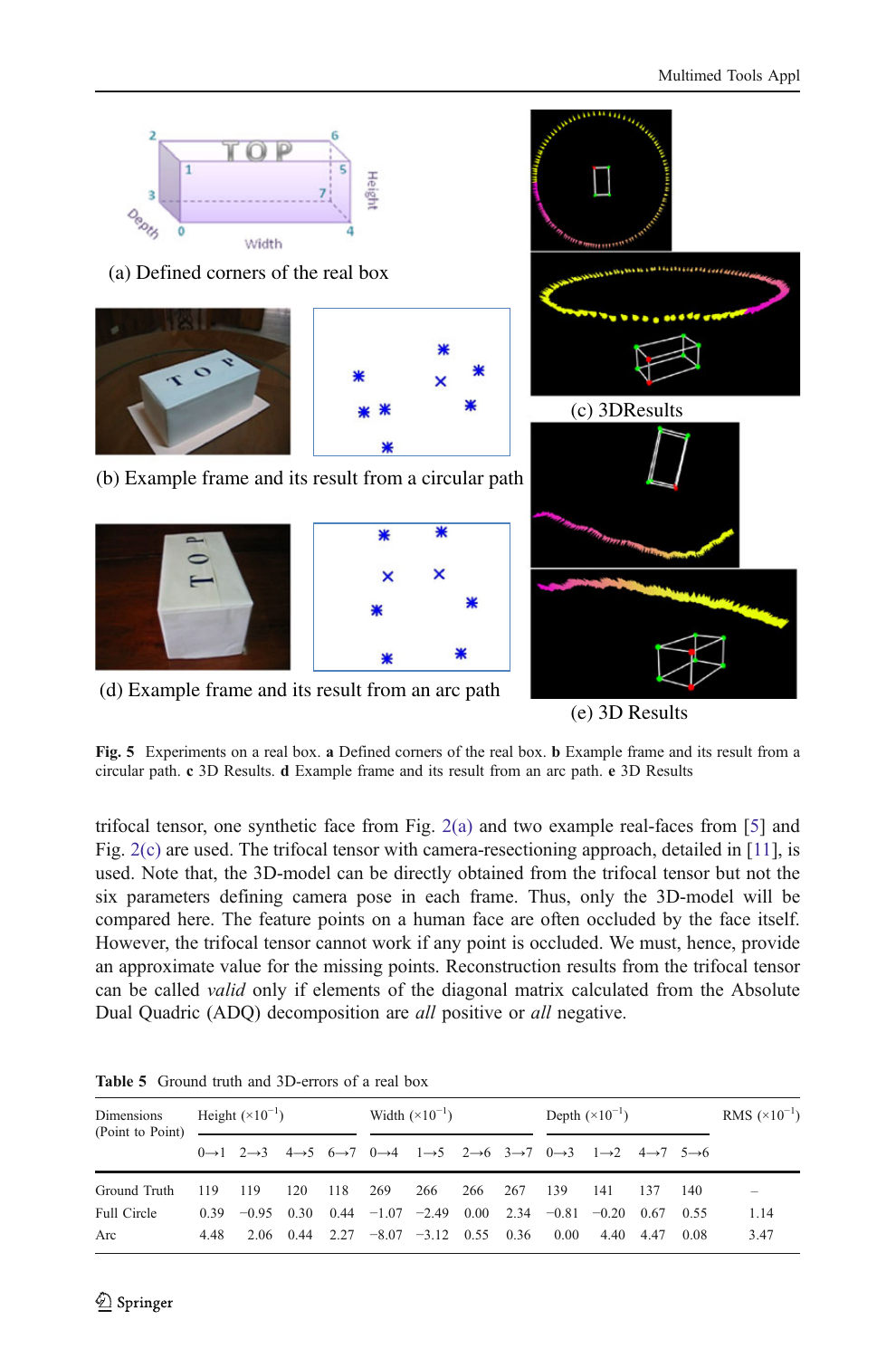The test case using trifocal tensor provides as good a 3D-model (Fig.  $6(a)$ ) as the one obtained from the method proposed here (Fig. [2\(a\)](#page-10-0)). From Fig.  $6(b)$ , [3D](#page-11-0)-model of the first real-face obtained from the trifocal tensor is not as good as the model obtained from our method (which gives as good results as shown in [[5](#page-19-0)]). For trifocal tensor, reordering the image sequence is also tested here with results of the first real-face shown in Fig. 6(c) where the trifocal tensor failed to reconstruct a 3D-model. To be fair, we reconstructed half of the face at a time to prevent the problem of point occlusion inherent in the trifocal tensor with 3D-results shown in Fig. 6(d) which is still rather distorted. Combining the half face and reordering provides results shown in Fig. 6(e) where the frontal view of the 3D result looks very good but the side view shows that the face is still rather distorted. The 3D results of the 2nd real-face from the similar experiments considering about a full and a half face are shown in Fig.  $6(f)-(g)$ . The 3D-model in Fig  $6(f)$  looks good for the front view but is too flat for the side view. In Fig.  $6(g)$ , the 3D-model is almost good but it is completely flat looking from side view; meaning, the trifocal tensor failed to estimate the depth of the model. From the numerical results, it is clear that only the synthetic face yields a valid ADQ-decomposition.

In conclusion, the trifocal tensor cannot provide good 3D-model for real-world experiments if the problem of missing points is not solved, but our proposed method can. Furthermore, reordering image sequence in the trifocal tensor is important whereas our proposed method does not require it.

To compare the proposed method with conjugate gradient descent and Powell's line minimization with paraboloid bracketing approaches (details can be found in [[18](#page-19-0)]),



Fig. 6 3D-reconstructed results of human faces obtained from trifocal tensor. a From the synthetic face. b From the first face. c From the first face after image reordering. d From one half of the first face. e From one half of the first face after image reordering. **f** From the second face. **g** From one half of the second face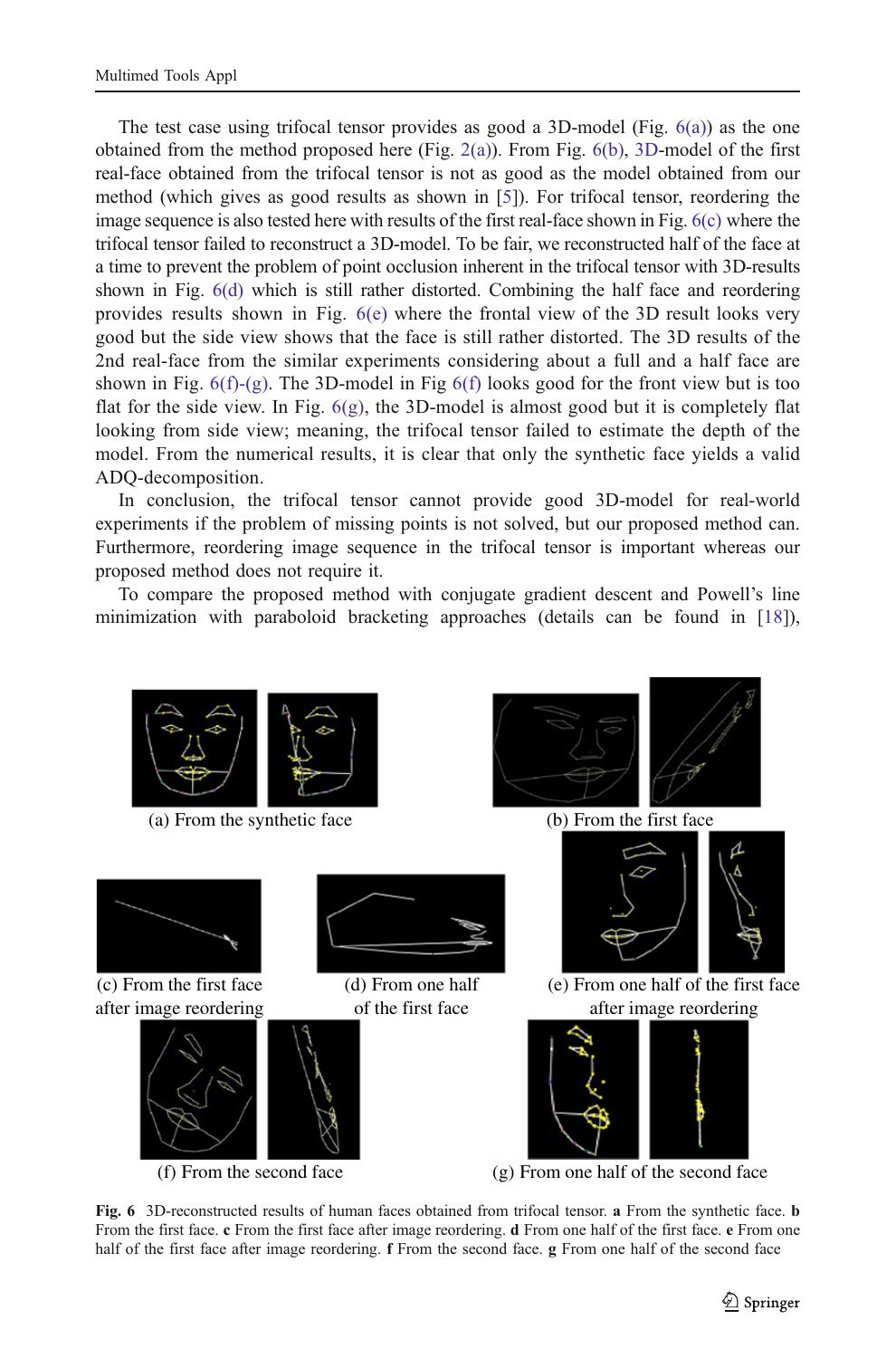<span id="page-17-0"></span>experiments on the synthetic face of Fig.  $2(a)$  are used so that the effect of noise and lens distortion generally present in real-world experiments can be avoided. We compare our proposed method with the other two approaches in terms of execution time and RMS reprojection-errors. Graphs comparing the average reprojection-errors (pixels per point per frame) after system convergence amongst the three approaches are shown in Fig. 7. In each graph, the x-axis denotes index of the video frame and the y-axis denotes the average error. For conjugate gradient descent, the original method is applied to reduce the computational time for system convergence. That is, the system's derivative is forced to be recalculated each time after a maximum number of iterations in the main loop.

Let ([6](#page-3-0)) be rewritten as

$$
\begin{bmatrix}\nu(pixel) \\
v(pixel) \\
1\n\end{bmatrix} = \begin{bmatrix}\nq \times k_u \times (X_c/Z_c) \\
q \times k_v \times (Y_c/Z_c) \\
1\n\end{bmatrix}
$$
\n(36)

where  $k_u = \text{Img}_w / CCD_x$  and  $k_v = \text{Img}_h / CCD_y$ .<br>The following settings must be done using the

The following settings must be done using the conjugate gradient descent to achieve the system convergence:

1)  $k_u$  and  $k_v$  must be known. For our proposed method, known values of the two parameters are not required.







(c) The proposed method and gradient descent without known intrinsic parameters



(b) Gradient descent without known intrinsic parameters and Powell's minimization





Fig. 7 Average reprojection-errors in the unit of pixels (y-axis) per frame (x-axis) for comparison. a Gradient descent with and without known intrinsic parameters. b Gradient descent without known intrinsic parameters and Powell's minimization. c The proposed method and gradient descent without known intrinsic parameters. d The proposed method and gradient descent with known intrinsic parameters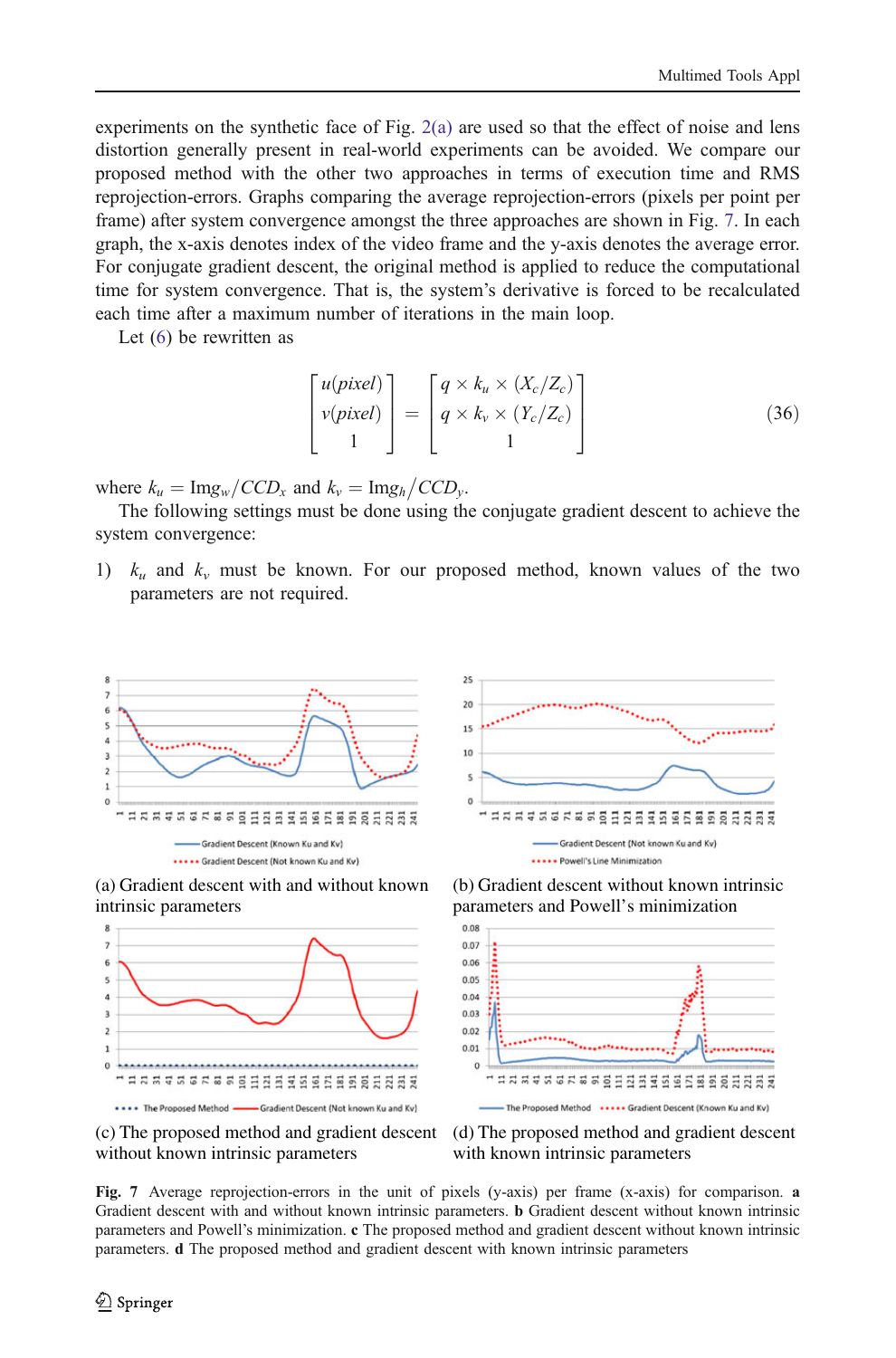- 2)  $Z_w$  of all points must be initialized with a good guess, e.g.  $-25.0$  cm (ground truth). The proposed method can just use −1.0 cm, resulting in quicker convergence without concern to the initialization value.
- 3) q must be initialized to a value close to the ground truth. Due to the small value of q and since the derivative used for parameter updating may be calculated from the trivial data, parameter q may easily escape far from the ground truth. Here,  $q$  is initialized to 10.0 cm (the ground truth is 4.3456 cm). Our proposed method can find parameter  $f$ with an even larger range of variation.

Setting the three parameter sets to the same values as used in our proposed method failed to find an optimal solution. This implies that the conjugate gradient descent is sensitive to the initial guess whereas the proposed method is not.

The comparison between the gradient descent with and without known camera's intrinsic parameters (CCD<sub>x</sub> and CCD<sub>y</sub>) is shown in Fig. [7\(a\)](#page-17-0). Though when  $k_u$  and  $k_v$  are not known requires longer convergence-time than the other case, its errors are still higher. Execution time for the case with and without  $k_u$  and  $k_v$  parameters is 1,137 s and 2,527 s, respectively.

Next, Powell's line minimization with paraboloid bracketing is compared to the gradient descent without known  $k_u$  and  $k_v$ . Even if a good initial guess for the three parameter sets is used in Powell's approach, its average errors are still very high compared with the gradient descent as seen in Fig. [7\(b\)](#page-17-0). The time consumed by Powell's method is 626 s. From our experiments, Powell's method will work well only if all parameters (not only the three sets) are initialized to a very good guess, and it takes only 65 s. Since a very good guess for parameter initialization in the real-world environment is not possible, Powell's approach will not be compared further in this paper.

Comparisons between our proposed method and the two cases of gradient descent are shown in Fig.  $7(c)$ –(d). The average reprojection-errors of our proposed method are lower than both cases of the gradient descent in all frames. For the case of gradient descent with known  $k_u$  and  $k_v$  shown in Fig. [7\(d\),](#page-17-0) the method takes about 13 hours and 47 minutes to achieve almost as same results as of the proposed method whereas the proposed method takes only 390 s.

In conclusion, our proposed method consumes less time than all other compared methods while a very good result is still obtained since our method uses the bracketing techniques and other constraints explained in section [2](#page-2-0) instead of calculating the derivative as done in the other two methods.

# 5 Conclusion

All real-world experiments in this paper are recorded by an off-the-shelf digital camera carried by a human walking around the object without using any dolly. Using feature points seen in images provides a big advantage when compared to using markers with known worldcoordinates. Missing points including the case of self-occlusion which is generally found in experiments on real-faces does not pose a problem using our method. Without derivative calculation as required in the conjugate gradient descent approach, the proposed method consumes less time to achieve the optimal solution while still robust to noise. Using the limited bracket of step-sizes for reducing energy instead of using the values calculated from Powell's line minimization (which requires higher time complexity) prevents the proposed method from walking deep down the wrong direction and getting stuck at a local minimum. All parameters of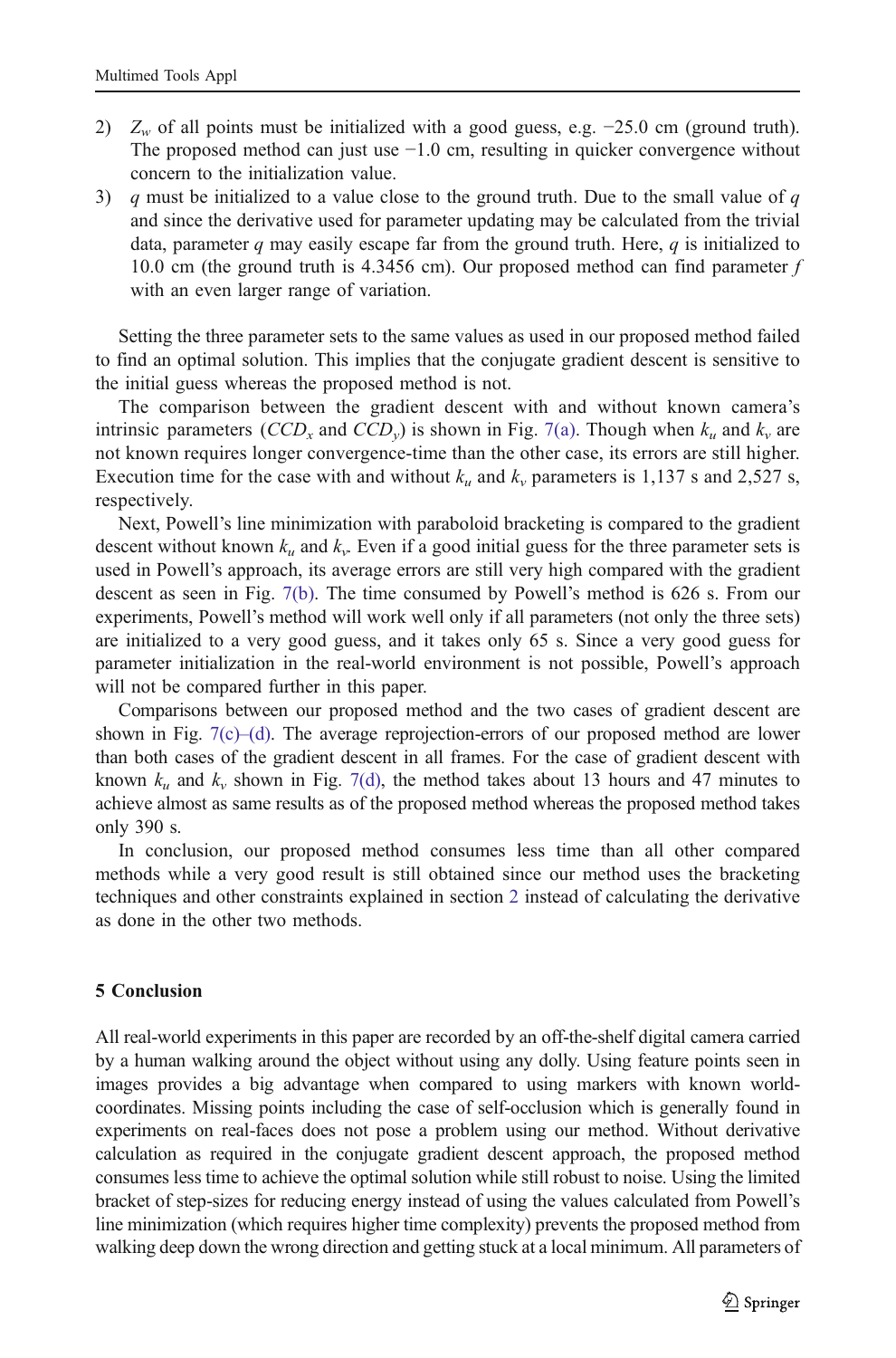<span id="page-19-0"></span>camera motion can be obtained directly and simultaneously with the face-model so one need not retrieve these parameters from the transformation matrices as needed using auto-calibration approach. The experiments and discussions in this paper demonstrate that the proposed approach is simple, practical, and robust.

### **References**

- 1. Avidan S, Shashua A (1998) Novel view synthesis by cascading trilinear tensors. IEEE Trans Vis Comput Graph 4(4):293–306, Oct-Dec 1998
- 2. Bozek J, Grgic M, Delac K (2010) Comparative analysis of interpolation methods for bilateral asymmetry. IEEE Int Symp ELMAR, pp. 1–7, 15–17 Sep 2010.
- 3. Brent RP (2002) Algorithms for minimization without derivatives, 1st ed. Dover, 2002.
- 4. Chen OT-C (2000) Motion estimation using a one-dimensional gradient descent search. IEEE Trans Circuits Syst Video Technol 10(4):608–616, Jun 2000
- 5. Chouvatut V, Madarasmi S, Tuceryan M (2009) Face reconstruction and camera pose using multidimensional descent. Proc Int Conf Comput Electr Syst Sci Eng (CESSE), pp. 730–735, 25–27 Dec 2009.
- 6. Chouvatut V, Madarasmi S, Tuceryan M (2010) 3D reconstruction and camera pose from video sequence using multi-dimensional descent. 4th Int Conf Inf Syst Tech Manag (ICISTM), pp. 282–292, 10–12 Mar 2010.
- 7. Edwards GJ, Taylor CJ, Cootes TF (1998) Interpreting face images using active appearance models. 3rd IEEE Int Conf Autom Face Gesture Recognit, pp. 300–305, 14–16 Apr 1998.
- 8. Fischler MA, Bolles RC (1981) Random sample consensus: a paradigm for model fitting with applications to image analysis and automated cartography. Commun Assoc Comput Mach (ACM) 24(6):381–395, Jun 1981
- 9. Galpin F, Morin L (2002) Sliding adjustment for 3D video representation. EURASIP J Appl Signal Process 2002(10):1088–1101, 2002
- 10. Hartley RI (1994) Projective reconstruction and invariants from multiple images. IEEE Trans Pattern Anal Mach Intell 16(10):1036–1041, Oct 1994
- 11. Hartley R, Zisserman A (2006) Multiple view geometry in computer vision, 2nd ed. Cambridge, 2006.
- 12. Karayiannis NB (2000) Reformulated radial basis neural networks trained by gradient descent. IEEE Trans Neural Netw 10(3):657–671, May 2000
- 13. Kato H, Billinghurst M (1999) Marker tracking and HMD calibration for a video-based augmented reality conferencing system. Proc 2nd IEEE and ACM Int Workshop Augment Real, pp. 85–94, Oct 1999.
- 14. Li J, Chellappa R (2005) A factorization method for structure from planar motion. IEEE Workshop Motion Video Comput (WACV/MOTIONS) 2:154–159, Jan 2005
- 15. Okuma T, Sakaue K, Takemura H, Yokoya N (2000) Real-time camera parameter estimation from images for a mixed reality system. IEEE Proc 15th Int Conf Pattern Recognit 4:482–486, 3–7 Sep 2000
- 16. Park SW, Heo J, Savvides M (2008) 3D face reconstruction from a single 2D face image. IEEE Comput Soc Conf Comput Vis Pattern Recognit Workshops (CVPR), pp. 1–8, 23–28 Jun 2008.
- 17. Po LM, Ng KH, Cheung KW, Wong KM, Uddin Y, Ting CW (2009) Novel directional gradient descent searches for fast block motion estimation. IEEE Trans Circuits Syst Video Technol 19(8):1189–1195, Aug 2009
- 18. Press WH, Teukolsky SA, Vetterling WT, Flannery BP (2007) Numerical recipes the art of scientific computing, 3rd ed. Cambridge, 2007.
- 19. Repko J, Pollefeys M (2005) 3D models from extended uncalibrated video sequences: addressing keyframe selection and projective drift. Int Conf 3-D Digit Imaging Model, 2005.
- 20. Smolic A (2002) Robust generation of 360-degree panoramic views from consumer video sequences. 4th EURASIP-IEEE Reg 8 Int Symp Video/Image Process Multimed Commun (VIPromCom), pp. 431–435, 16–19 Jun 2002.
- 21. Tsai RY (1987) A versatile camera calibration technique for high-accuracy 3D machine vision metrology using off-the-shelf TV camera and lenses. IEEE J Robot Autom RA-3(4):323–344, Aug 1987
- 22. Xu X, Dony RD (2004) Differential evolution with powell's direction set method in medical image registration. IEEE Int Symp Biomed Imaging: Nano to Micro 1:732–735, 15–18 Apr 2004
- 23. Zheng Y, Wang Z (2008) Robust depth estimation for efficient 3D face reconstruction. 15th IEEE Int Conf Image Process, pp. 1516–1519, 12–15 Oct 2008.
- 24. Zheng Y, Chang J, Zheng Z, Wang Z (2007) 3D face reconstruction from stereo: a model based approach. IEEE Int Conf Image Process (ICIP) 3:III-65–III-68, 16 Sep 2007 – 19 Oct 2007